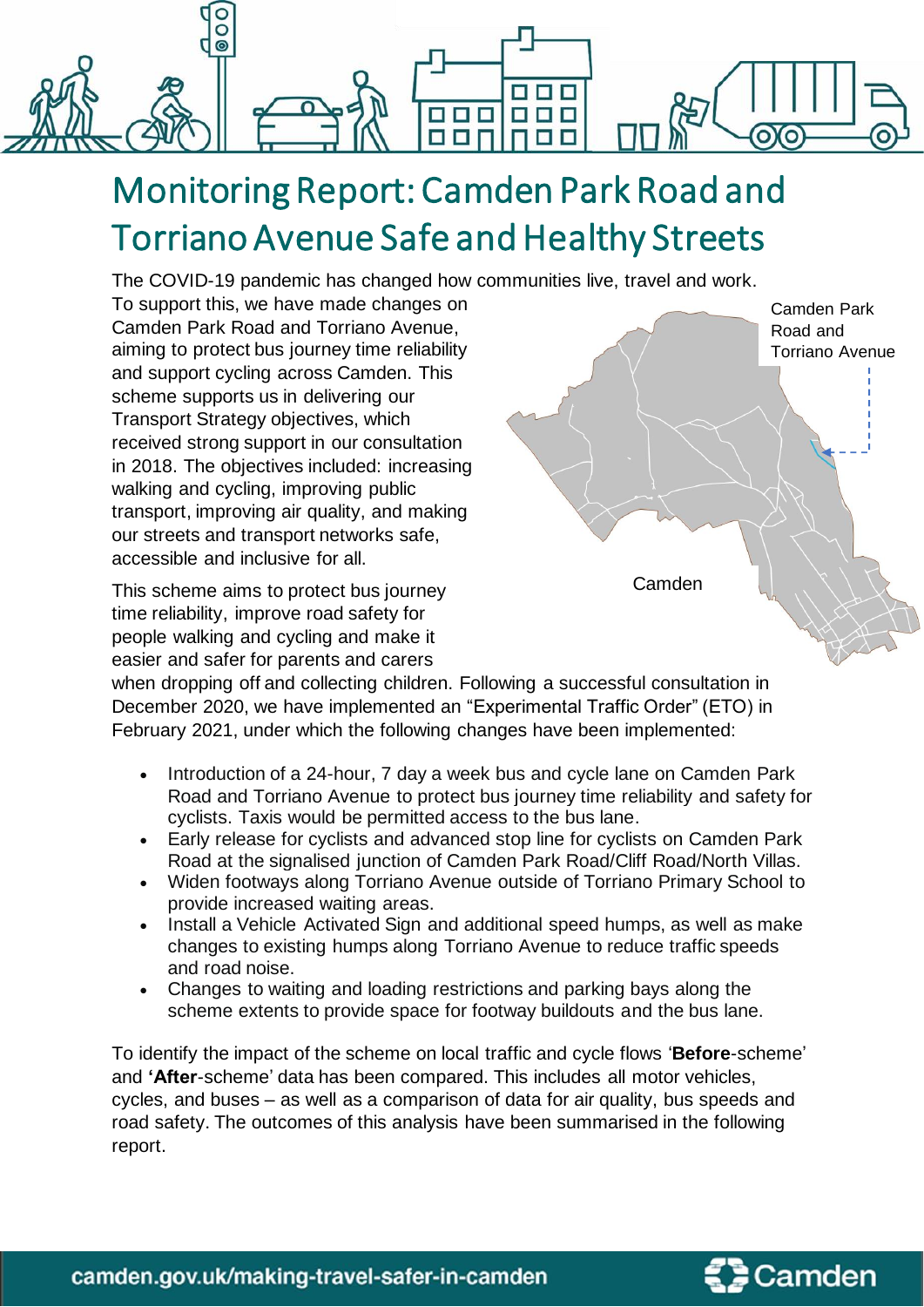### Summary

O  $\odot$ 

This document sets out data and other information gathered during the trial period of the Camden Park Road and Torriano Avenue Safe and Healthy Streets Scheme. This data has been gathered and analysed to help assess the impact of the scheme. A review of '**Before**-scheme' and '**After**-scheme' data for the Camden Park Road and Torriano Avenue Safe and Healthy Streets Scheme indicates the following:

88 S S

0 O

OOO

**BIE** 



Cycling along Camden Park Road has **increased by 122%** on the average weekday and **318%** on the average Saturday when comparing March 2019 ('**Before**-scheme') to July 2021 ('**After**-scheme'). When comparing March 2019 to October 2021 ('**After**-scheme'), cycling along Camden Park Road and Torriano Avenue increased by **98%** on the average weekday and **186%** on the average Saturday.



Lime bicycle usage has **increased** by **258**% on Camden Park Road and **262%** on Torriano Avenue between **May 2020 – August 2020** and **May 2021 – August 2021.**



Motor vehicle levels on Camden Park Road and Torriano Avenue were **15%** and **7% lower** respectively on the average weekday, and **12%** and **11**% **lower** respectively on the average Saturday when comparing '**After**-scheme' traffic flows to '**Before**-scheme' traffic flows.



'**Before**-scheme' collision data was available between January 2018 and September 2021. Over this period 17 collisions involving casualties were recorded, 6 of which included cyclists. Four casualties were recorded '**After**-scheme' between March 2021 and September 2021, one of which included a cyclist.



Bus journey time reliability, and average bus speeds on Route 390 and Route 393, has been broadly protected by the bus lane and other improvement measures.

In summary, there has been an increase in cycling levels on Camden Park Road and Torriano Avenue over the monitoring period. The reduction in vehicle traffic observed can in part be attributed to a change in travel patterns due to COVID-19, however, the analysis of data indicates a reduction in motor vehicles using this route following the implementation of the scheme. Air quality data was only available '**Before**-scheme' and during construction, and therefore will continue to be monitored as the scheme progresses.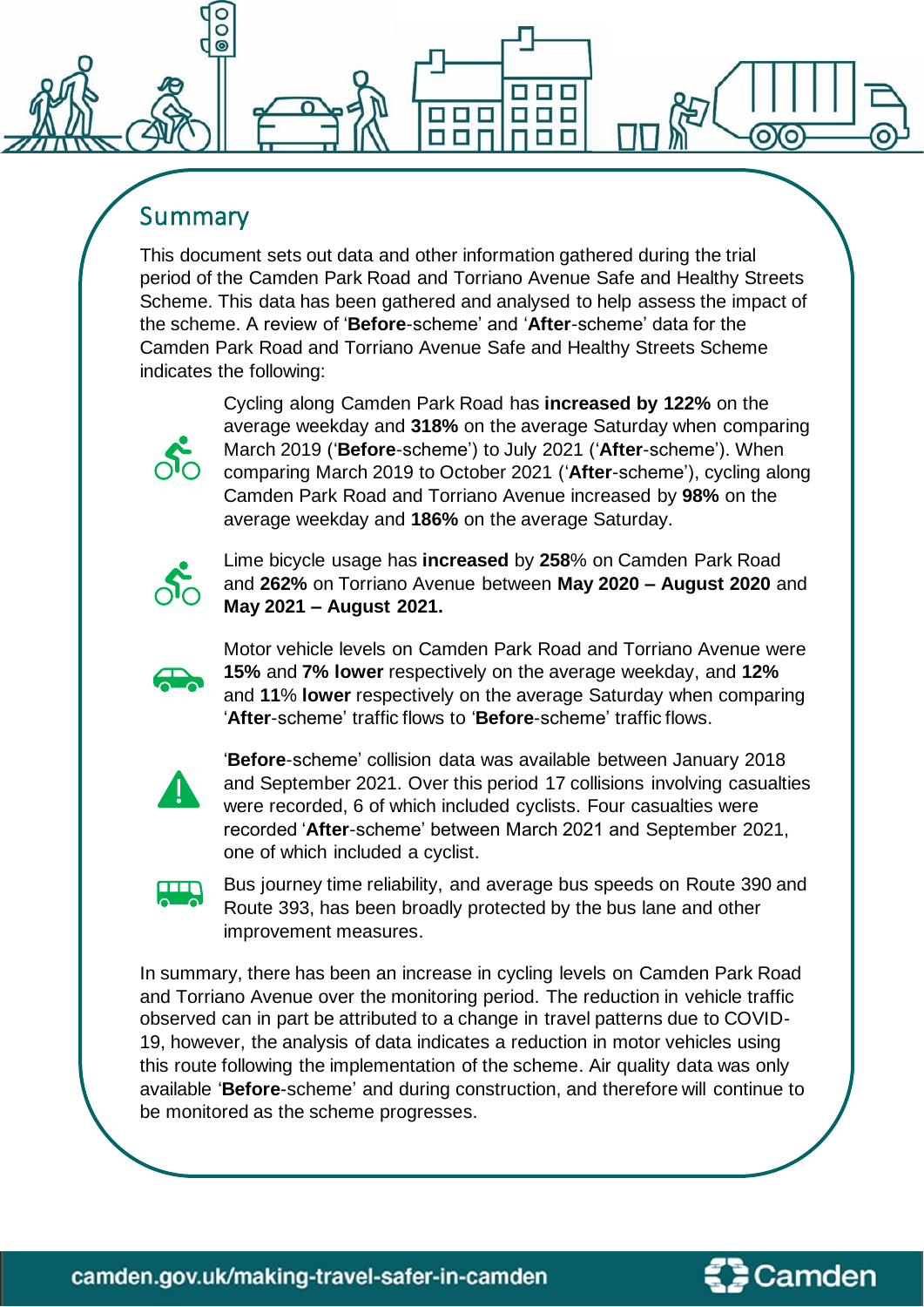

### **Reductor Vehicle Data**

Traffic count data has been collected '**Before**-scheme' and '**After**-scheme' (i.e. after the scheme was substantially constructed) as part of the monitoring for the Camden Park Road and Torriano Avenue Safe and Healthy Streets Scheme. The results show the average daily, two-way traffic flows for Camden Park Road and Torriano Avenue. Cycling data is reported in the following section.

The location of the '**Before**-scheme' and '**After**-scheme' data collection points are shown on the map below. '**After**-scheme' data was not available for Site 1.

Camden Park Road and Torriano Avenue Safe and Healthy Streets Scheme Traffic Count Sites



'**Before**-scheme' data for Site 1 was collected between 05/12/2020 and 18/12/2020 and monitoring data for Site 3 was collected over a two-week period between 07/03/2019 and 30/03/2019. Data for Sites 1 and 3 was collected using Automatic Traffic Counters<sup>1</sup> to collect data on hourly traffic volumes by direction and vehicle class, including cycles, motorcycles, cars, Light Goods Vehicles (LGVs) and Heavy-Duty Vehicles (HDVs<sup>2</sup>).'**Before**-scheme' data for Site 2 was collected in December 2019 through origin-destination survey data. '**After**-scheme' data for Sites 2 and 3 was collected, over a three-week period between 01/07/2021 and 21/07/2021. This



<sup>1</sup> Automatic Traffic Counter – Typically pneumatic tubing that runs across the road, which records vehicle volumes and classification (by axle base separation) when wheels pass over the tube.

<sup>2</sup> Heavy Duty Vehicles include Heavy Goods Vehicles and Buses.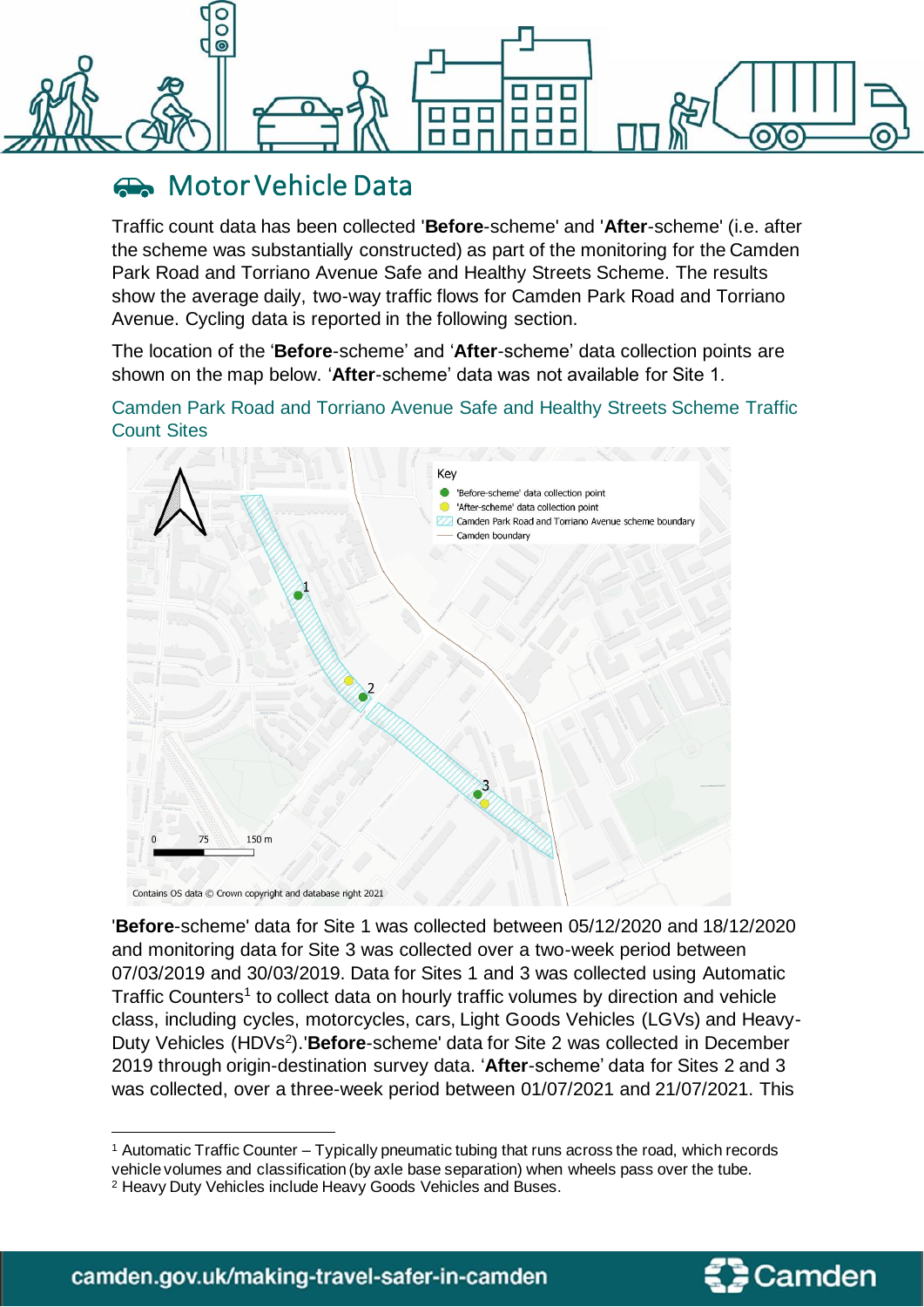

data was collected using video footage captured by 'Vivacity' sensors on Camden Park Road and Torriano Avenue. All data was collected during school term time to provide a meaningful comparison.

The average daily flows for the Camden Park Road and Torriano Avenue Safe and Healthy Streets Scheme are shown below. Data for Site 3 was only available for weekday and Saturday traffic flows between 06:00 and 22:00. Consequently, although daily traffic flows were available for Sites 1 and 2, in order to allow for likefor-like comparisons, data for all sites represents average weekday and average Saturday traffic flows between 06:00 and 22:00. See Appendix A for further details on the methodology used and Appendix B for a breakdown of the data.

Camden Park Road and Torriano Avenue Scheme Status and Survey Period

| Type          | <b>Site</b> | <b>Month / Year</b> | <b>Survey Period</b>      |  |
|---------------|-------------|---------------------|---------------------------|--|
| Before-scheme | 1           | December 2020       | 05/12/2020 to 18/12/2020  |  |
|               | 2           | December 2019       | 10/12/2019 and 14/12/2019 |  |
|               | 3           | <b>March 2019</b>   | 17/03/2019 to 30/03/2019  |  |
| After-scheme  | 2,3         | <b>July 2021</b>    | 01/07/2021 to 21/07/2021  |  |

#### Camden Park Road and Torriano Avenue Weekday Traffic Flows (06:00-22:00)

| <b>Site</b>                 | Location           | <b>Vehicle</b> |                          | Before-scheme    | After-<br>scheme         | % Change         |        |
|-----------------------------|--------------------|----------------|--------------------------|------------------|--------------------------|------------------|--------|
| ID                          |                    | <b>Class</b>   | March<br>2019            | December<br>2019 | December<br>2020         | <b>July 2021</b> |        |
|                             |                    | <b>MC</b>      |                          |                  | 348                      |                  |        |
|                             |                    | Car            | $\blacksquare$           | $\blacksquare$   | 3,915                    | -                |        |
| <b>Site</b><br>1            | Torriano<br>Avenue | LGVs           | $\overline{\phantom{0}}$ | $\blacksquare$   | 1,003                    | -                |        |
|                             |                    | <b>HDVs</b>    | $\blacksquare$           | $\blacksquare$   | 564                      | -                |        |
|                             |                    | Total          | $\blacksquare$           |                  | 5,829                    | $\blacksquare$   |        |
|                             | Torriano           | <b>MC</b>      | $\blacksquare$           | N/A              |                          | 564              | N/A    |
|                             |                    | Car            | $\overline{\phantom{0}}$ | 4,992            | $\blacksquare$           | 4,967            | $-5%$  |
| <b>Site</b><br>$\mathbf{2}$ |                    | LGVs           | $\blacksquare$           | 1,784            | $\blacksquare$           | 1,646            | $-12%$ |
|                             | Avenue             | <b>HDVs</b>    | $\blacksquare$           | 423              | $\blacksquare$           | 387              | $-13%$ |
|                             |                    | Total          | $\overline{\phantom{0}}$ | 7,199            | $\blacksquare$           | 7,000            | $-7%$  |
|                             |                    | МC             | 392                      | $\blacksquare$   |                          | N/A              | N/A    |
|                             | Camden             | Car            | 4,999                    | $\blacksquare$   | $\blacksquare$           | 4,434            | $-11%$ |
| <b>Site</b><br>3            | Park               | LGVs           | 1,608                    | $\blacksquare$   | $\blacksquare$           | 1,424            | $-11%$ |
|                             | Road               | <b>HDVs</b>    | 814                      | -                | $\overline{\phantom{0}}$ | 446              | $-45%$ |
|                             |                    | Total          | 7,421                    |                  |                          | 6,304            | $-15%$ |

*N.B 'Before-scheme' motorcycle data was not available for Site 2. 'After-scheme'motorcycle data was not available for Site 3.*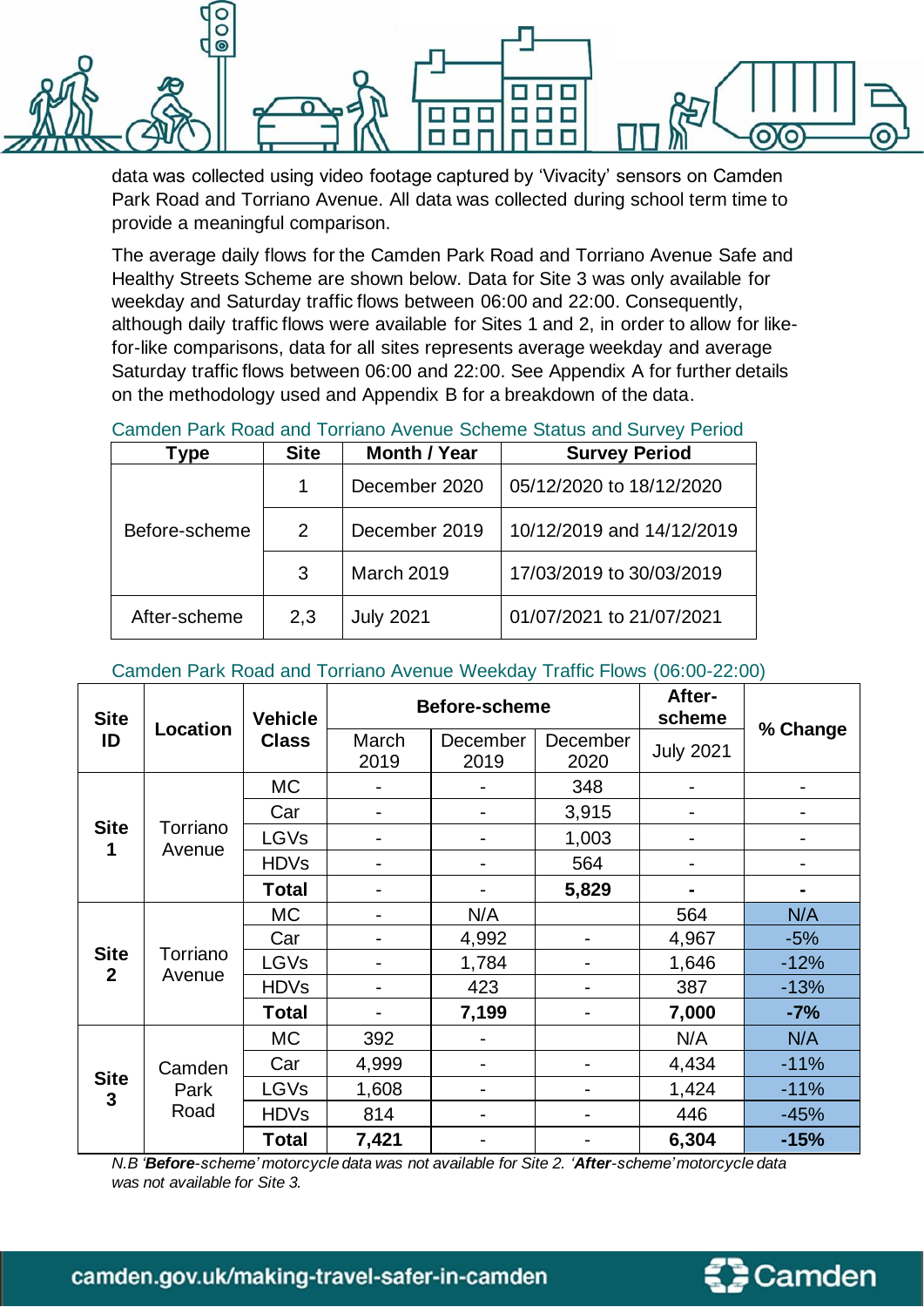$\odot$ 

| <b>Site</b>                 |                    | <b>Vehicle</b> |                          | Before-scheme    | After-<br>scheme         |                              |          |
|-----------------------------|--------------------|----------------|--------------------------|------------------|--------------------------|------------------------------|----------|
| ID                          | Location           | <b>Class</b>   | March<br>2019            | December<br>2019 | December<br>2020         | $Jul-21$                     | % Change |
|                             |                    | <b>MC</b>      |                          |                  | 325                      | $\qquad \qquad \blacksquare$ |          |
|                             |                    | Car            | -                        |                  | 4,055                    | -                            |          |
| <b>Site</b><br>1            | Torriano           | <b>LGVs</b>    | -                        |                  | 1,219                    | -                            |          |
|                             | Avenue             | <b>HDVs</b>    | -                        |                  | 698                      | -                            |          |
|                             |                    | Total          | $\blacksquare$           |                  | 6,297                    |                              |          |
|                             | Torriano<br>Avenue | МC             | -                        | N/A              |                          | 530                          | N/A      |
|                             |                    | Car            |                          | 5,358            | $\overline{\phantom{0}}$ | 5,145                        | $-11%$   |
| <b>Site</b><br>$\mathbf{2}$ |                    | <b>LGVs</b>    |                          | 799              | Ξ.                       | 726                          | $-16%$   |
|                             |                    | <b>HDVs</b>    | -                        | 269              | -                        | 270                          | $-7%$    |
|                             |                    | <b>Total</b>   | $\overline{\phantom{0}}$ | 6,426            | Ξ.                       | 6,141                        | $-11%$   |
|                             |                    | <b>MC</b>      | 313                      |                  |                          | N/A                          | N/A      |
|                             | Camden             | Car            | 5,106                    |                  |                          | 4,912                        | $-4%$    |
| <b>Site</b><br>$\mathbf{3}$ | Park               | <b>LGVs</b>    | 1,015                    |                  |                          | 665                          | $-34%$   |
|                             | Road               | <b>HDVs</b>    | 486                      |                  |                          | 266                          | $-45%$   |
|                             |                    | Total          | 6,607                    |                  |                          | 5,844                        | $-12%$   |

*N.B 'Before-scheme' motorcycle data was not available for Site 2. 'After-scheme'motorcycle data was not available for Site 3.*

This data indicates a decrease in overall motor vehicle traffic levels at Sites 2 and 3 (where there was comparable '**Before**-scheme' and '**After**-scheme' data available). At Site 2, on Torriano Avenue, the raw data indicates a 7% decrease in motor vehicles on the average weekday, and a 11% decrease in motor vehicles on the average Saturday from the '**Before**-scheme' monitoring date in December 2019 to the '**After**-scheme' monitoring date in July 2021. At Site 3, on Camden Park Road, the data indicates that traffic levels have decreased by 15% on the average weekday and 12% on the average Saturday from the '**Before**-scheme' monitoring date in March 2019 to the '**After**-scheme' monitoring date in July 2021.

To put this into context average daily traffic levels in July 2021 were 7% lower on the Inner London Transport for London Road Network (TLRN) than in March 2019, and 4% lower than in December 2019.

The graph below shows the average weekly motor vehicle flows along Camden Park Road / Torriano Avenue from 11 March 2020 (when the 'Vivacity' sensors were installed) to the most recent week available.

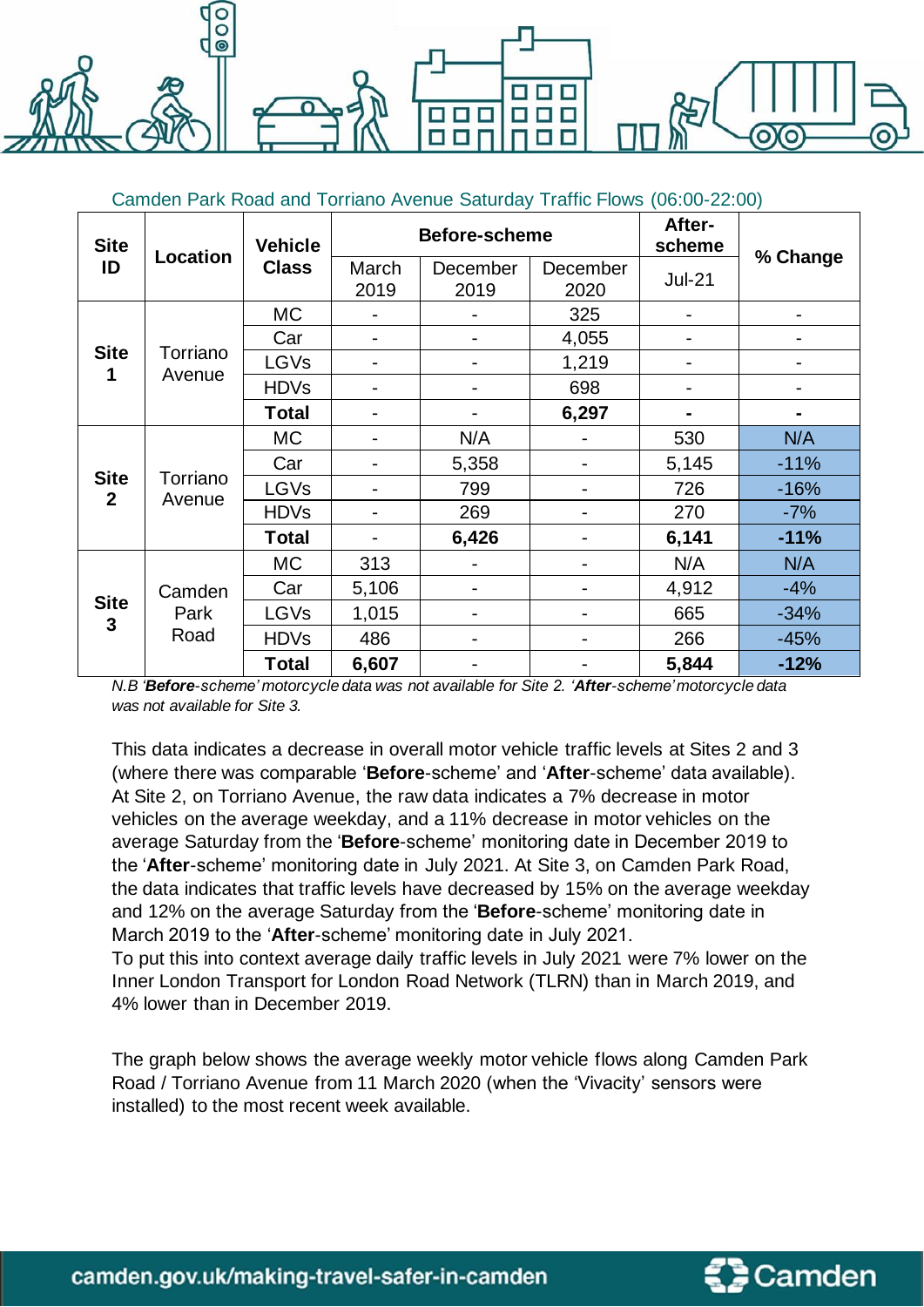

Camden Park Road / Torriano Avenue Average Daily Traffic Flows (After-scheme)



*N.B. Data was incomplete in Weeks 18 to 21 on Torriano Avenue and has therefore been excluded.*

# $\delta$ <sub>O</sub> Cycling Data

#### Cycle traffic counts

'**Before**-scheme' cyclist data was not available from the traffic counts for Site 2 and '**After**-scheme' was not available for Site 1, therefore it has not been possible to compare cycle levels '**Before**-scheme' and '**After**-scheme' at these sites. '**Before**scheme' and '**After**-scheme' data was available for Site 3. An additional month of cycling data was collected in October 2021 (01/10/2021 – 31/10/2021) to allow further comparison. The tables below show the average weekday and average Saturday cycle flows over the monitoring period.

#### Camden Park Road and Torriano Avenue Weekday Cycle Flows (06:00-22:00)

|             | Before-scheme            |                |                | After-scheme   | <b>Difference</b>           |                             |  |
|-------------|--------------------------|----------------|----------------|----------------|-----------------------------|-----------------------------|--|
| <b>Site</b> | <b>Mar-19</b>            | <b>Dec-21</b>  | <b>Jul-21</b>  | <b>Oct-21</b>  | Mar-19 $-$<br><b>Jul-21</b> | Mar-19 $-$<br><b>Oct-21</b> |  |
|             | $\blacksquare$           | 203            | $\blacksquare$ | $\blacksquare$ | -                           | $\overline{\phantom{0}}$    |  |
|             | $\overline{\phantom{0}}$ | $\blacksquare$ | 730            | 516            | -                           | $\overline{\phantom{0}}$    |  |
|             | 312                      |                | 693            | 618            | 122%                        | 98%                         |  |

#### Camden Park Road and Torriano Avenue Saturday Cycle Flows (06:00-22:00)

|             | <b>Before-scheme</b> |                |                          | After-scheme             | <b>Difference</b>           |                             |  |
|-------------|----------------------|----------------|--------------------------|--------------------------|-----------------------------|-----------------------------|--|
| <b>Site</b> | $Mar-19$             | <b>Dec-21</b>  | <b>Jul-21</b>            | <b>Oct-21</b>            | Mar-19 $-$<br><b>Jul-21</b> | Mar-19 $-$<br><b>Oct-21</b> |  |
|             | $\blacksquare$       | 187            | $\overline{\phantom{0}}$ | $\overline{\phantom{0}}$ | $\overline{\phantom{0}}$    | $\overline{\phantom{0}}$    |  |
|             | $\blacksquare$       | $\blacksquare$ | 547                      | 580                      | $\overline{\phantom{0}}$    | $\blacksquare$              |  |
|             | 129                  |                | 539                      | 370                      | 318%                        | 186%                        |  |

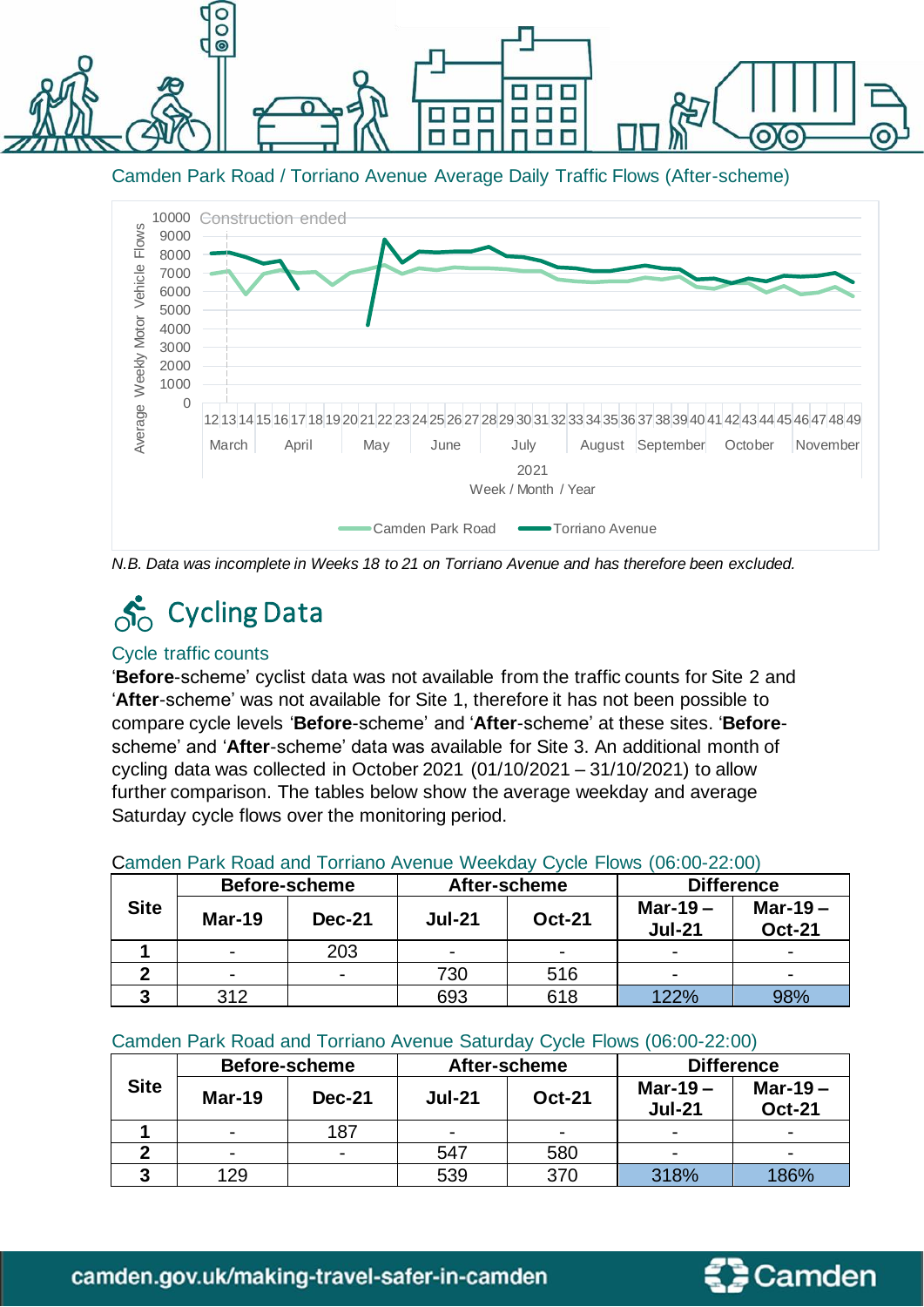$\overline{0}$  $\ddot{\bullet}$ ooo п п  $\blacksquare$ П

> At Site 3, the '**Before**-scheme' data indicates an average weekday flow of 312 cycles in **March 2019** (17/03/2019 to 29/03/2019) along Camden Park Road. The **'After**scheme' data indicates a flow of 693 cycles along Camden Park Road in **July 2021** (01/07/2021 to 21/07/2021) – which is 122% higher '**After**-scheme' than '**Before**scheme'. Over the same period, the average Saturday cycle flows were 129 cycles '**Before**-scheme' and 539 cycles '**After**-scheme, which is higher by 318%.

> When comparing '**Before**-scheme' March 2019 data against '**After**-scheme' October 2021 data, cycle flows on the average weekday have increased by 98% (from 312 to 618 cycles). When comparing the same periods '**Before**-scheme' and '**After**scheme' periods, on the average Saturday, cycle flows have increased by 186% (from 129 cycles to 370 cycles).

> The graph below shows the average daily cycle flows along Camden Park Road and Torriano Avenue by week from March 2021 when the 'Vivacity' sensors were installed. The results indicate that cycling levels along Camden Park Road / Torriano Avenue peaked in June at both monitoring sites. Overall, the monitoring data indicates that the scheme is supporting the use of Camden Park Road / Torriano Avenue by cyclists.



#### Camden Park Road and Torriano Avenue Weekly Cycle Flows

*N.B. Data was incomplete in Weeks 18 to 21 on Torriano Avenue and has therefore been excluded.*

#### Lime Cycle Counts

Monitoring of Lime bike trip numbers along Camden Park Road and Torriano Avenue over 2019, 2020 and 2021 was completed by Lime (bike rental operator) and shared with Camden Council. This shows that usage of Lime cycles has increased following the implementation of the scheme. The graph below illustrates the absolute number of trips along Camden Park Road and Torriano Avenue from January 2019 to August 2021- the most recently available month of data.

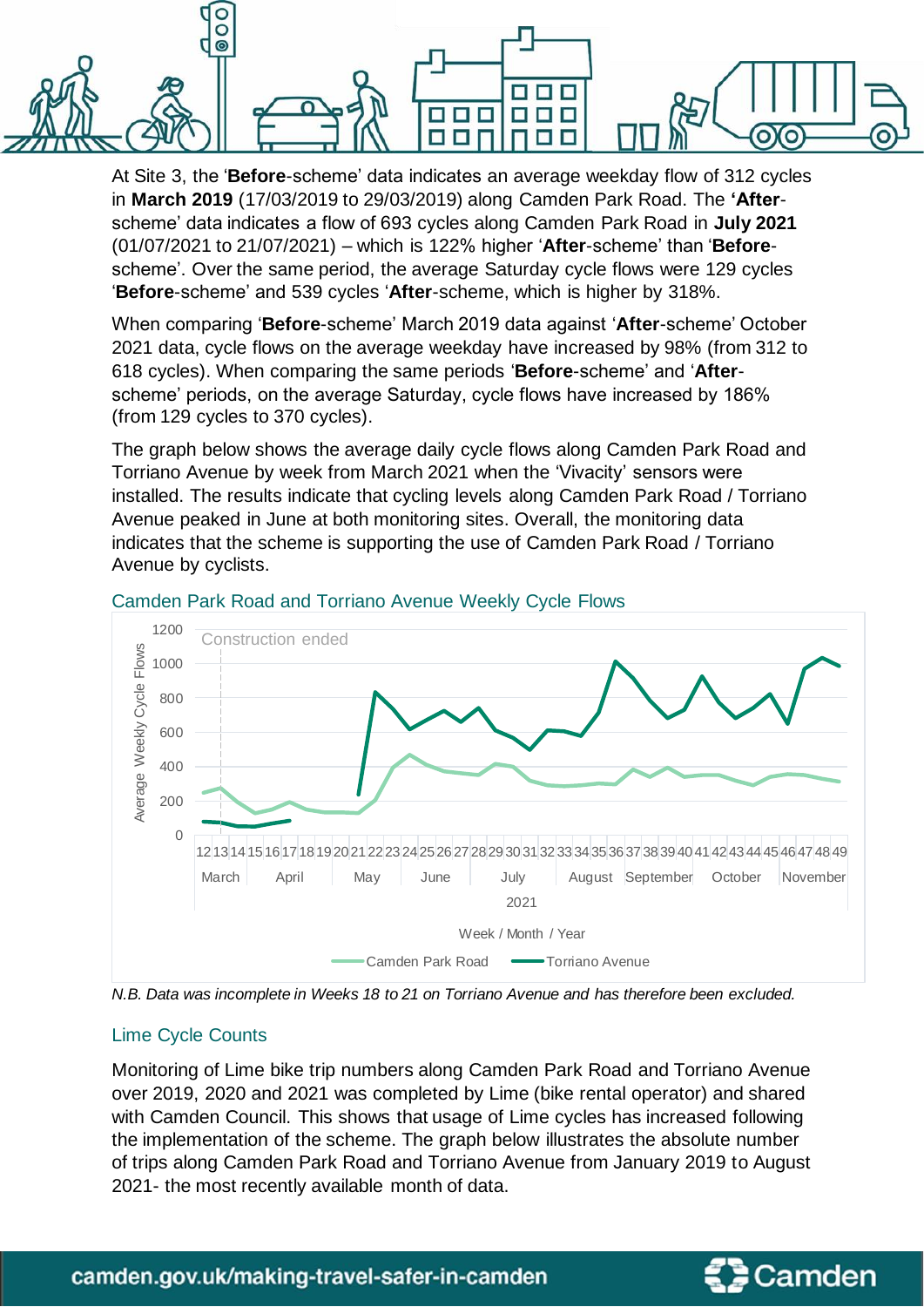Lime Trips on Camden Park Road and Torriano Avenue (2019-2021)

n n n пп



*N.B. Data was not available for April 2020.*

 $\bar{\circ}$  $\overline{\odot}$ 

Comparison of data between **May 2020 – August 2020 (**'**Before**-scheme') and an equivalent period of **May 2021 – August 2021** ('**After**-scheme') indicates the following changes in Lime bike usage along Camden Park Road and Torriano Avenue:

- On Camden Park road, the average number of Lime bike trips between May 2020 – August 2020 and May 2021 – August 2021 has increased from 919 trips to 3,287- an increase of 258%.
- On Torriano Avenue, the average number of Lime bike trips between May 2020 – August 2020 and May 2021 – August 2021 has increased from 777 trips to 2,811- an increase of 262%.

In July 2021, Lime recorded the highest number of e-bike rides ever on Camden Park Road and Torriano Avenue.

### **ETA iBus Data**

iBus data has been provided by TfL to establish any changes in average bus speeds arising from the implementation of the scheme. Data on average journey times and route distances for Routes 390 and 393, which travel along Camden Park Road and Torriano Avenue, has been collected '**Before**-scheme', and '**After**-scheme' over the following periods:

- 1 November 30 November 2020 (**Before** the scheme was constructed).
- 1 July 31 July 2021 (**After** the scheme was completed).
- 1 November 30 November 2021 (**After** the scheme was constructed).

The results are presented in the table below with the raw data provided in Appendix D.

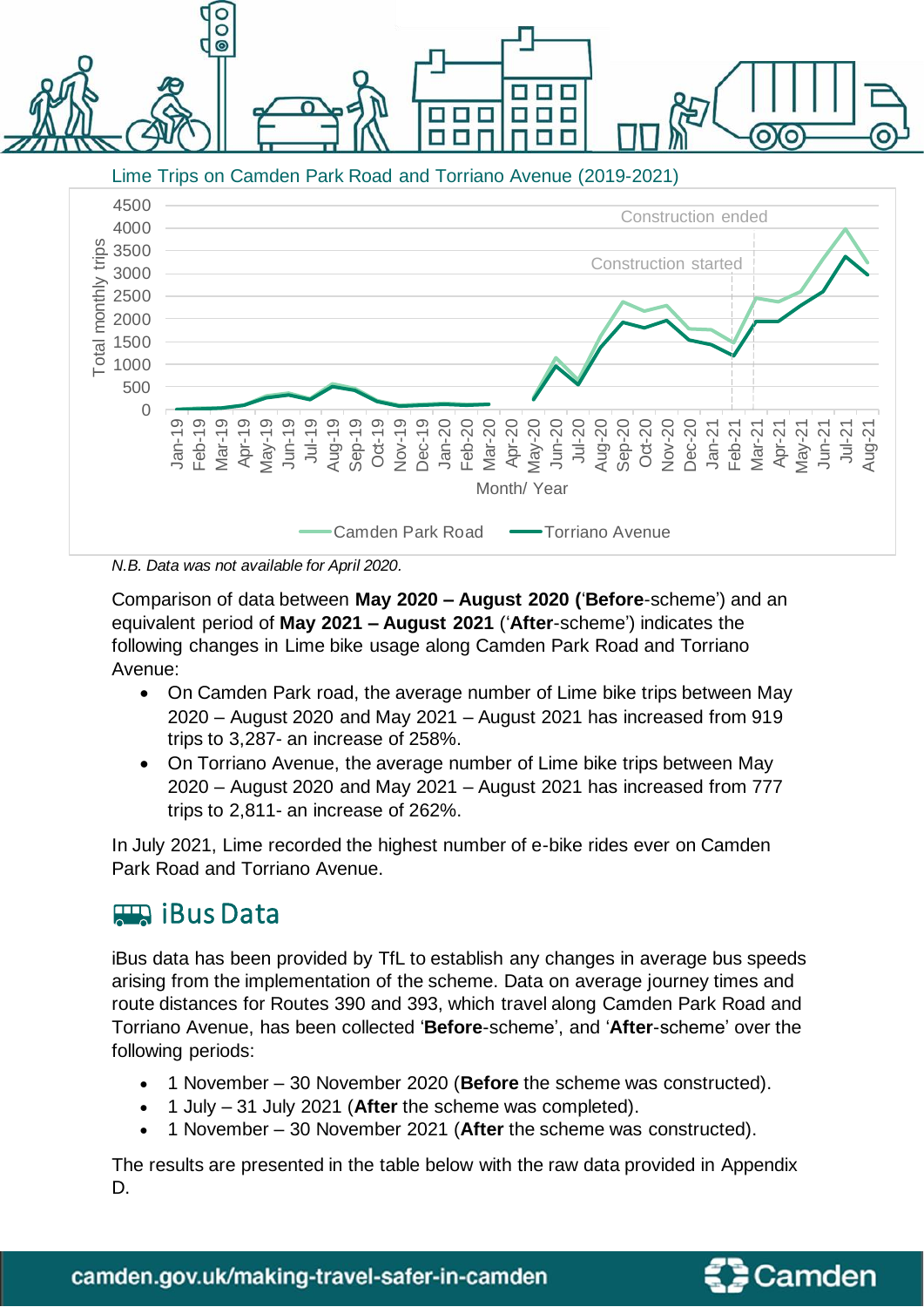

iBus data speeds (mph) in Camden Park Road and Torriano Avenue scheme boundary (2020-2021)

|                     |                                |          | Route number     |       |  |  |
|---------------------|--------------------------------|----------|------------------|-------|--|--|
| <b>Date</b>         | <b>Scheme</b><br><b>Status</b> | Day      | 390              | 393   |  |  |
|                     |                                |          | Bus Speeds (mph) |       |  |  |
|                     |                                | Weekday  | 9.50             | 9.47  |  |  |
| 1 November -        | Before-                        | Saturday | 10.21            | 10.86 |  |  |
| 30 November<br>2020 | scheme                         | Sunday   | 10.66            | 10.83 |  |  |
|                     |                                | Average  | 10.13            | 10.39 |  |  |
|                     | After-                         | Weekday  | 9.65             | 9.80  |  |  |
| 1 July - 31 July    |                                | Saturday | 10.20            | 10.75 |  |  |
| 2021                | scheme                         | Sunday   | 10.72            | 11.26 |  |  |
|                     |                                | Average  | 10.19            | 10.60 |  |  |
|                     |                                | Weekday  | 9.01             | 8.97  |  |  |
| 1 November -        | After-                         | Saturday | 9.12             | 9.63  |  |  |
| 30 November<br>2021 | scheme                         | Sunday   | 9.88             | 10.23 |  |  |
|                     |                                | Average  | 9.34             | 9.61  |  |  |

The graph below highlights the average bus speeds along Routes 390 and 393 **'Before**-scheme', **'After**-scheme' and for the most recent, complete month-November 2021. The graph compares bus speeds along the two routes on the average weekday, Saturday, and Sunday.







camden.gov.uk/making-travel-safer-in-camden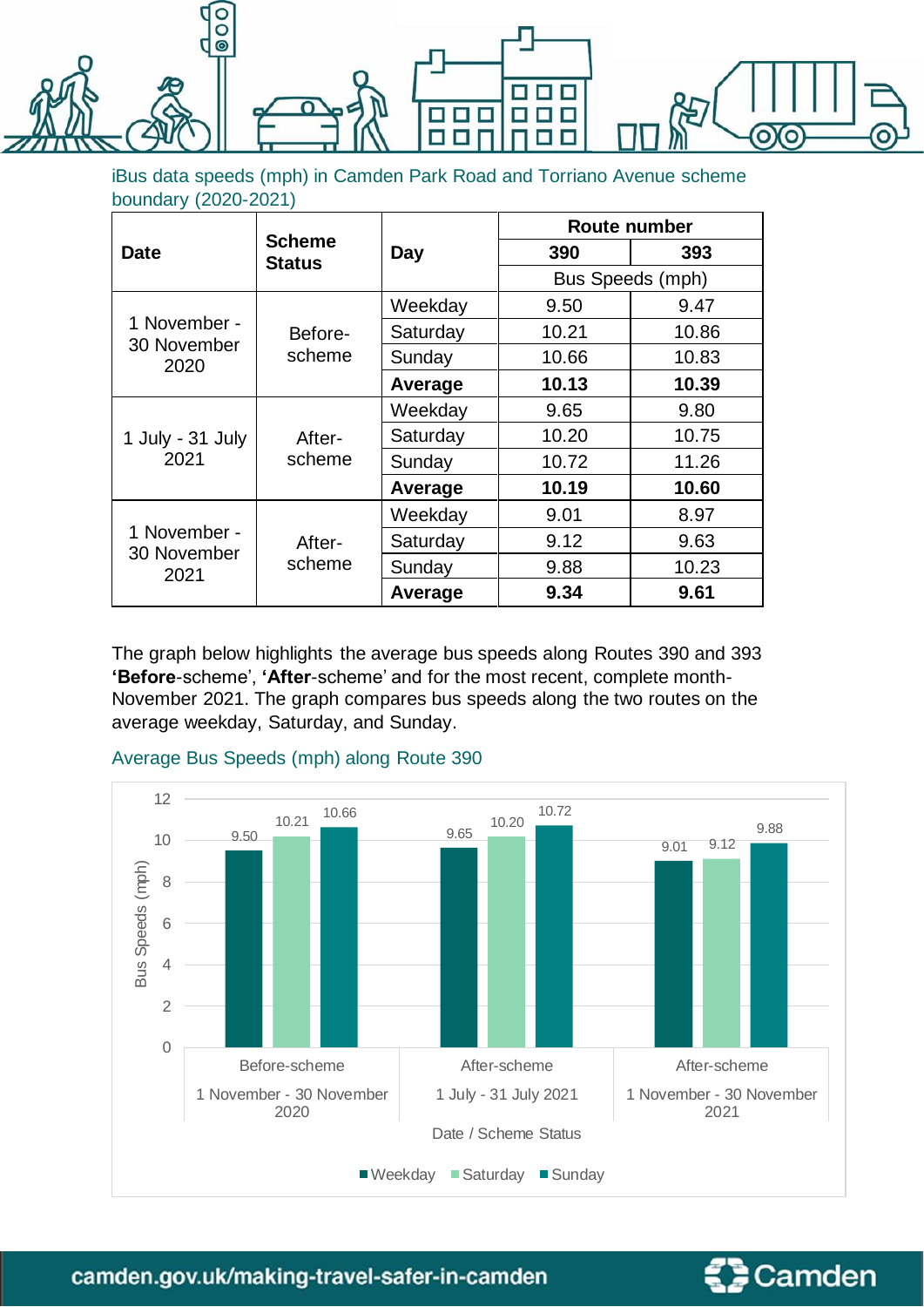000 ooo п п п n F п E

Average Bus Speeds (mph) along Route 393



The data indicates that between November 2020 and July 2021, average bus speeds along Route 390 increased by 0.1mph on the average weekday and Sunday respectively, and on the average Saturday, bus speeds increased by 0.01mph. When comparing average bus speeds between November 2020 and November 2021, bus speeds decreased by 0.5mph, 1.1mph and 0.8mph on the average weekday, Saturday and Sunday respectively.

Along Route 393 between November 2020 and July 2021, average bus speeds decreased by 0.1mph on the average Saturday. On the average weekday and Sunday, bus speeds increased by 0.3mph and 0.4mph respectively. When comparing November 2020 to November 2021, bus speeds decreased by 0.5mph, 1.2mph and 0.6mph on the average weekday, Saturday and Sunday respectively.

We will continue to carefully monitor iBus data, working with TfL in doing so, on this corridor.

### A Road Safety (Collision Data)

STATS19 Collision data has been sourced from TfL for the most recent period available, which comprises 1 January 2018 to 30 September 2021. A summary of the data is provided at Appendix E.

Analysis of the data indicates a total of 17 collisions involving casualties on the Camden Park Road and Torriano Avenue scheme. 13 of these collisions occurred between 13 June 2018 and 23 October 2020, prior to the start of construction of the scheme. Of these personal injury accidents, five incidents involved injuries to cyclists

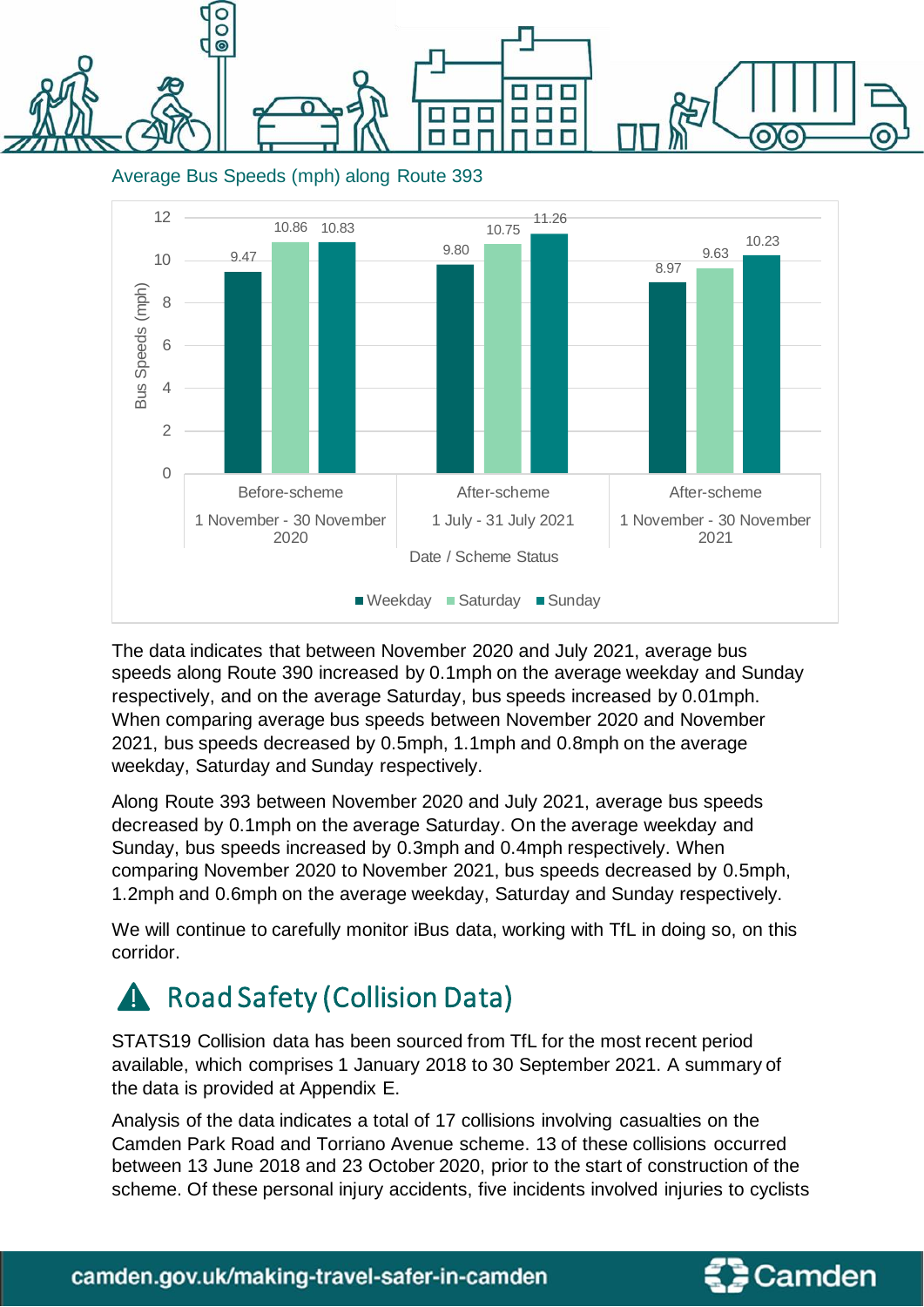

with four of slight severity, and one of serious severity. Following the scheme's construction (between March 2021 and September 2021), four collisions have been recorded, one of which involved a cyclist and was of slight severity.

The graph below shows the number of collisions involving casualties by month in the Camden Park Road and Torriano Avenue Safe and Healthy Streets Scheme.







There are two air quality monitoring sensors on Camden Park Road / Torriano Avenue. There is no continuous air quality data available to compare '**Before**scheme' and '**After**-scheme' at the time of completing the interim monitoring report. Nine individual months of available data have been presented for two air quality monitoring sites along Camden Park Road and Torriano Avenue. The results are presented below, with a breakdown of the raw air quality presented in Appendix F.

The data shows that between February and October, the average raw (unadjusted) NO<sup>2</sup> concentrations decreased by 6% on Camden Park Road and 16% on Torriano Avenue.

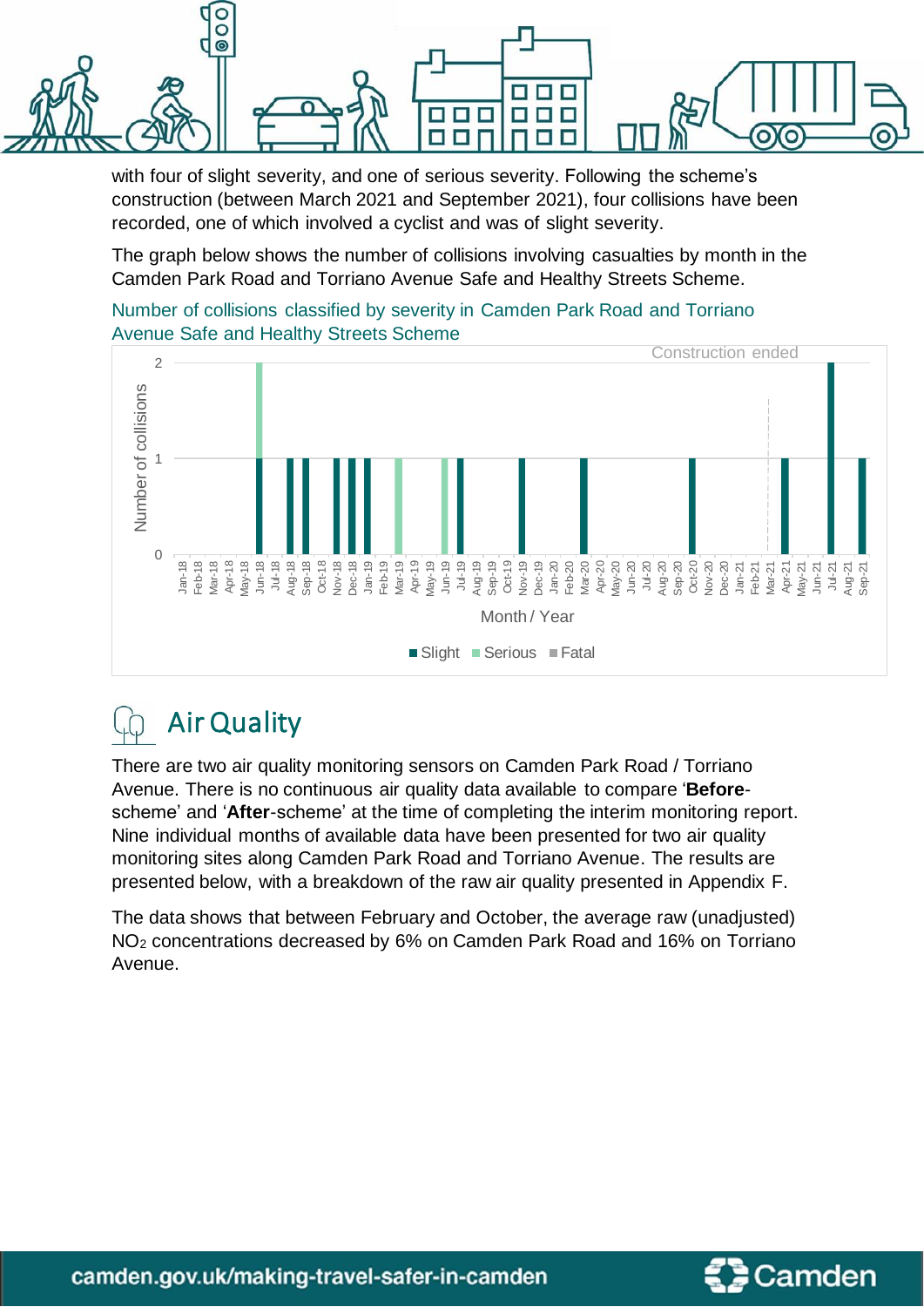

Average monthly NO<sup>2</sup> concentration (February-October) in Camden Park Road / Torriano Avenue Safe and Healthy Streets Scheme



The data above is raw and unratified against the Government's bias adjustment factor. This is because the analysis has only used a selection of months, rather than the annual mean  $NO<sub>2</sub>$  concentrations. Therefore, this data cannot be measured against the National Air Quality Objective for NO<sub>2</sub>. It is important to note that road transport contributes to approximately 50% of total  $NO<sub>2</sub>$  emissions in Camden over the course of the year. A large proportion of the rest comes from gas use in heating buildings- this may be attributed to the increase in average monthly NO<sub>2</sub> concentrations in the winter months. The change in  $NO<sub>2</sub>$  concentration at a particular location won't entirely be the result of changes in traffic volumes and there are other factors affecting pollution levels.

Since air quality data was only available in February to October 2021, a biasadjusted and average annual mean  $NO<sub>2</sub>$  concentration<sup>3</sup> cannot be calculated. This data is available at one site for 2019 and 2020: at the junction of Camden Road and Torriano Avenue. The bias-adjusted and average annual mean  $NO<sub>2</sub>$  concentration is provided in the table below. The table demonstrates a decrease of 24% in NO<sup>2</sup> concentrations between 2019 and 2020. When compared to the legal limit for NO<sup>2</sup>  $(40\mu g/m<sup>3</sup>)$ , NO<sub>2</sub> levels on at this monitoring site were compliant over the 2020 period.



 $3$  Annual mean figures have been 'bias adjusted' which corrects for any deviation between the NO<sub>2</sub> concentrations measured by diffusion tubes and the 'true'  $NO<sub>2</sub>$  concentration in the air as measured by a more accurate electrochemical sensor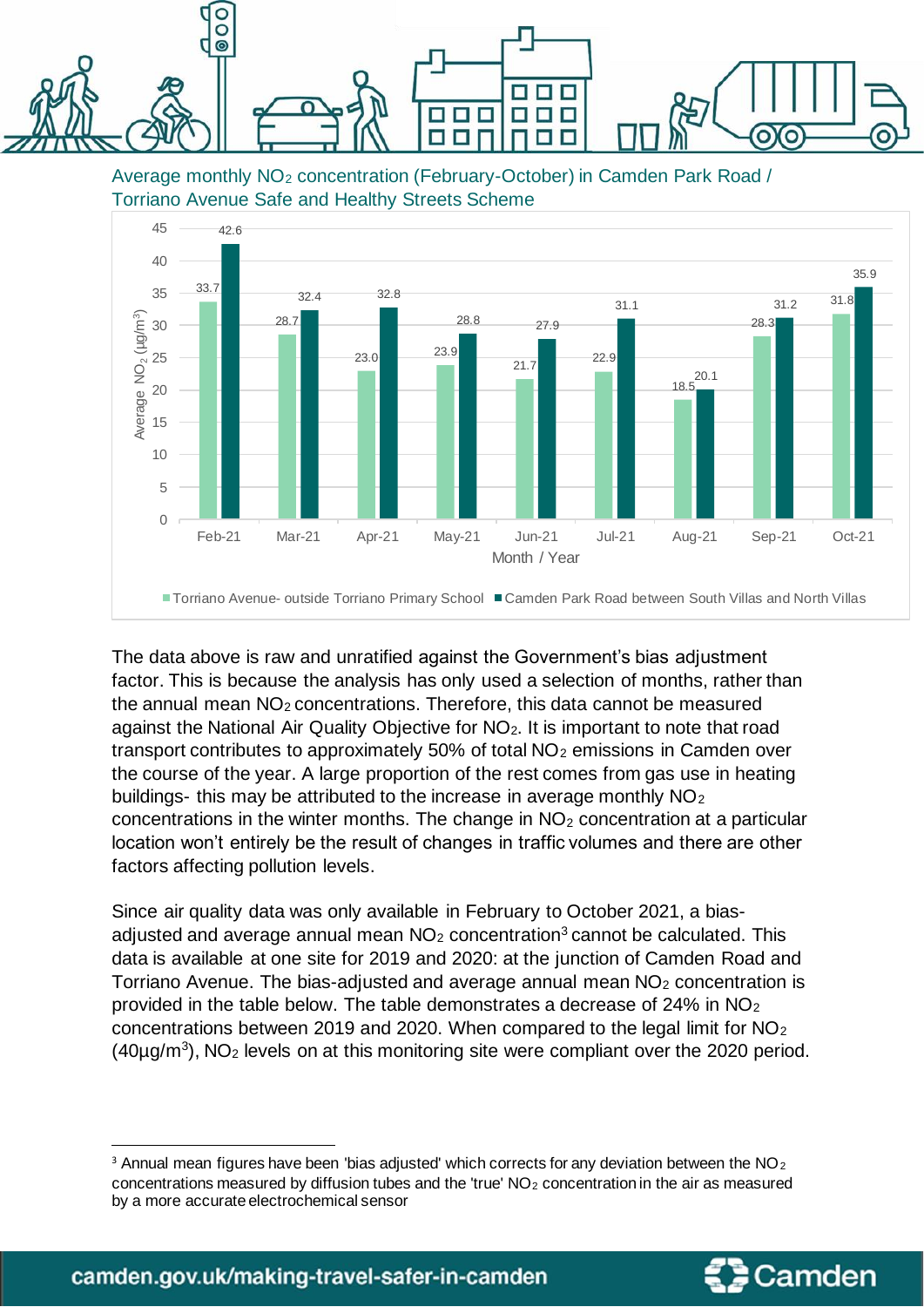

#### Bias-adjusted Average Annual  $NO<sub>2</sub>$  Levels (µg/m<sup>3</sup>)

| <b>Monitoring site</b>                         | 2019 | 2020 | % change |
|------------------------------------------------|------|------|----------|
| Junction of Camden Road and<br>Torriano Avenue | 50.7 | 38.6 | $-24%$   |
|                                                |      |      |          |

Air quality in the Camden Park Road and Torriano Avenue Safe and Healthy Streets Scheme will continue to be monitored to establish any changes arising '**After**scheme'.



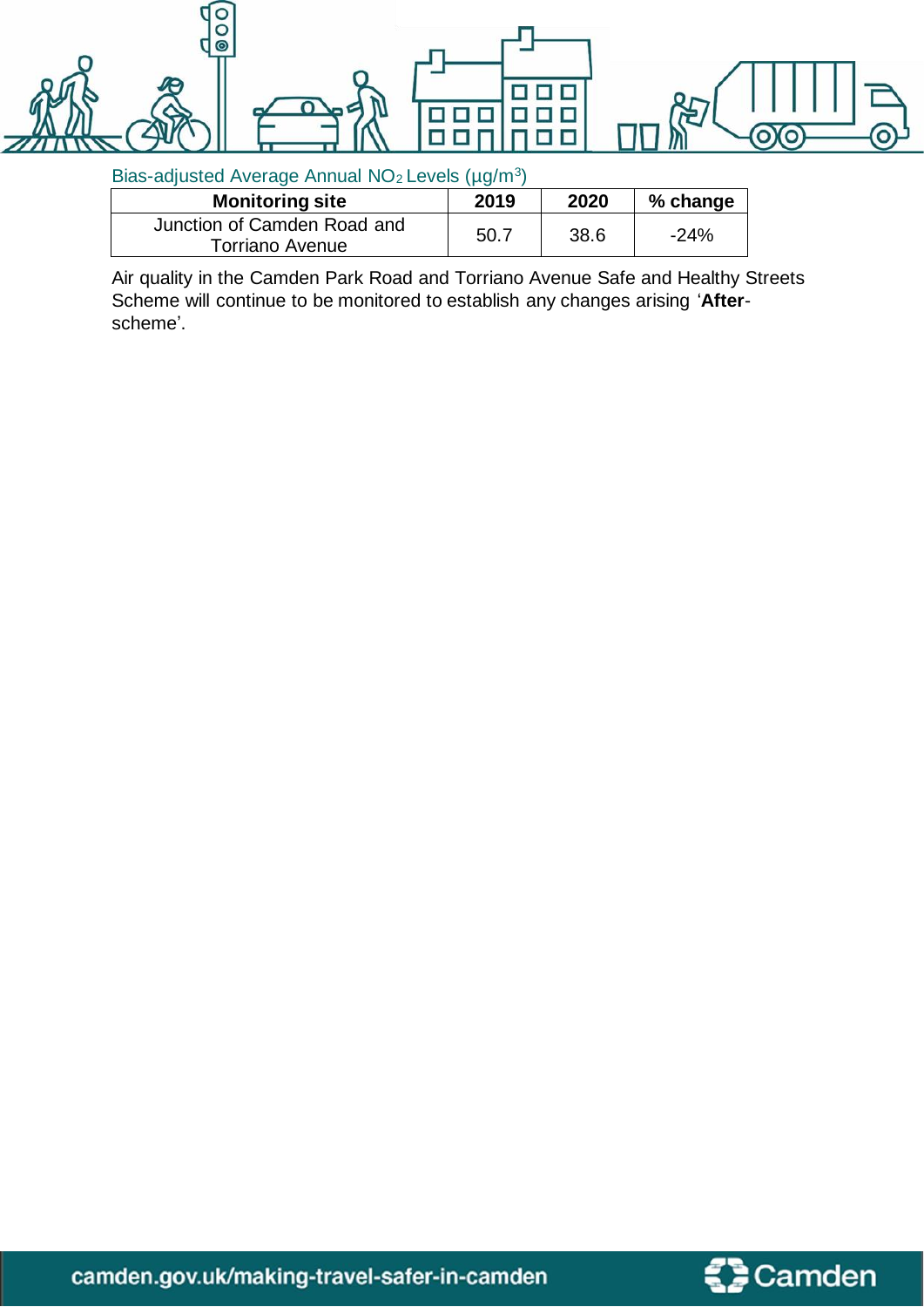

## Appendix A: Traffic Data Methodology

### Traffic Count Data

To monitor and review the impacts of the scheme, traffic count data has been collected before and after the opening of the scheme as follows:

- '**Before**-scheme'- Sites 1 and 3: Automatic Traffic Counters were used to collect data on hourly traffic volumes by direction and vehicle class after the scheme was constructed. The data was collected for Site 1 between 5 December 2020 and 18 December 2020 and for Site 3 between 17 March 2019 and 30 March 2019. The average daily traffic volume calculated and reported by vehicle class for this period. This data was collected for a 24-hr period, every day, but processed for a 16-hr period (06:00-22:00) and an average weekday and average Saturday in order to allow for like-for-like comparisons with Site 2.
- '**Before**-scheme'- Site 2: Origin-Destination counts were used to collect data on hourly traffic volumes by direction and vehicle class, both before the scheme was constructed and prior to the COVID-19 pandemic and the first lockdown. This data was collected on 10 December 2019 (Tuesday) and 14 December 2019 (Saturday) for a 16-hr period (06:00-22:00). **'After**-scheme'- Sites 1 and 3: Video Traffic Counts ('Vivacity') were used to collect data on traffic volumes by direction and vehicle class, **After** the scheme was substantially constructed. Data has been sourced for a 3-week period between 01/07/2021 and 21/07/2021. An additional month of cycle flow data was collected between 01/10/2021 and 31/10/2021.

The number of days of data available for each site is identified below. If a full day of data was unavailable from the traffic counts, then this day was excluded from the average daily calculation of traffic volumes.

| Description                   | <b>Survey Period</b>      | Scheme        | <b>Total Days</b> |  |  |  |  |  |
|-------------------------------|---------------------------|---------------|-------------------|--|--|--|--|--|
| <b>March 2019</b>             | 17/03/2019 to 30/03/2019  | Before-scheme | 13                |  |  |  |  |  |
| December 2019                 | 10/12/2019 and 14/12/2019 | Before-scheme |                   |  |  |  |  |  |
| December 2020                 | 05/12/2020 to 18/12/2020  | Before-scheme | 14                |  |  |  |  |  |
| <b>July 2021</b>              | 01/07/2021 to 21/07/2021  | After-scheme  | 21                |  |  |  |  |  |
| October 2021<br>(cycles only) | 01/10/2021 t0 31/10/2021  | After-scheme  | 31                |  |  |  |  |  |

#### Summary of Survey Data

*N.B. 29/03/2019 has been excluded due to incomplete data*

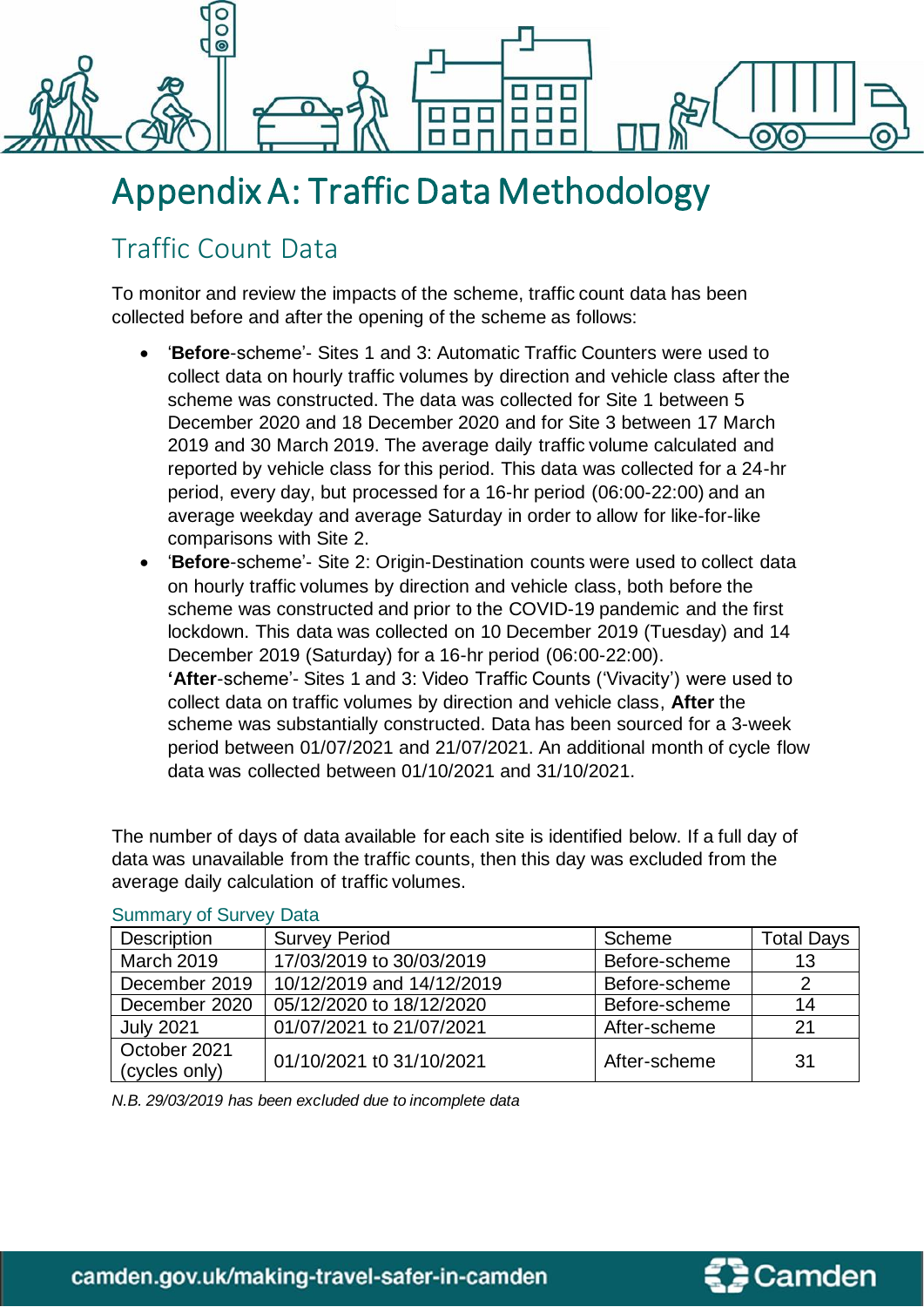## Appendix B: Traffic Data

Camden Park Road and Torriano Avenue Safe and Healthy Streets Scheme Average Weekday Traffic Flows – Raw Data- Site 1 (06:00-22:00)

| <b>Month/Year</b>                 | <b>Direction</b> | <b>Cycles</b> | <b>Motorcycles</b> | Cars  | LGVs* | <b>HDVs**</b> | <b>Total</b><br><b>Motor</b><br><b>Vehicles</b> |
|-----------------------------------|------------------|---------------|--------------------|-------|-------|---------------|-------------------------------------------------|
| December 2020 (Before-<br>scheme) | Northbound       | 203           | 346                | 3,976 | 1,080 | 605           | 6,006                                           |

\*LGVs= Light Goods Vehicles (Van and Minibus) \*\*HDVs= Heavy Duty Vehicles (Heavy Goods Vehicles and Buses).

Camden Park Road and Torriano Avenue Safe and Healthy Streets Scheme Average Saturday Traffic Flows – Raw Data- Site 1 (06:00-22:00)

| <b>Month/Year</b>                 | <b>Direction</b> | <b>Cycles</b> | <b>Motorcycles</b> | Cars  | <b>LGVs*</b> | <b>HDVs**</b> | Total<br><b>Motor</b><br><b>Vehicles</b> |
|-----------------------------------|------------------|---------------|--------------------|-------|--------------|---------------|------------------------------------------|
| December 2020 (Before-<br>scheme) | Northbound       | 187           | 325                | 4,055 | 1,219        | 698           | 6,296                                    |

\*LGVs= Light Goods Vehicles (Van and Minibus) \*\*HDVs= Heavy Duty Vehicles (Heavy Goods Vehicles and Buses).



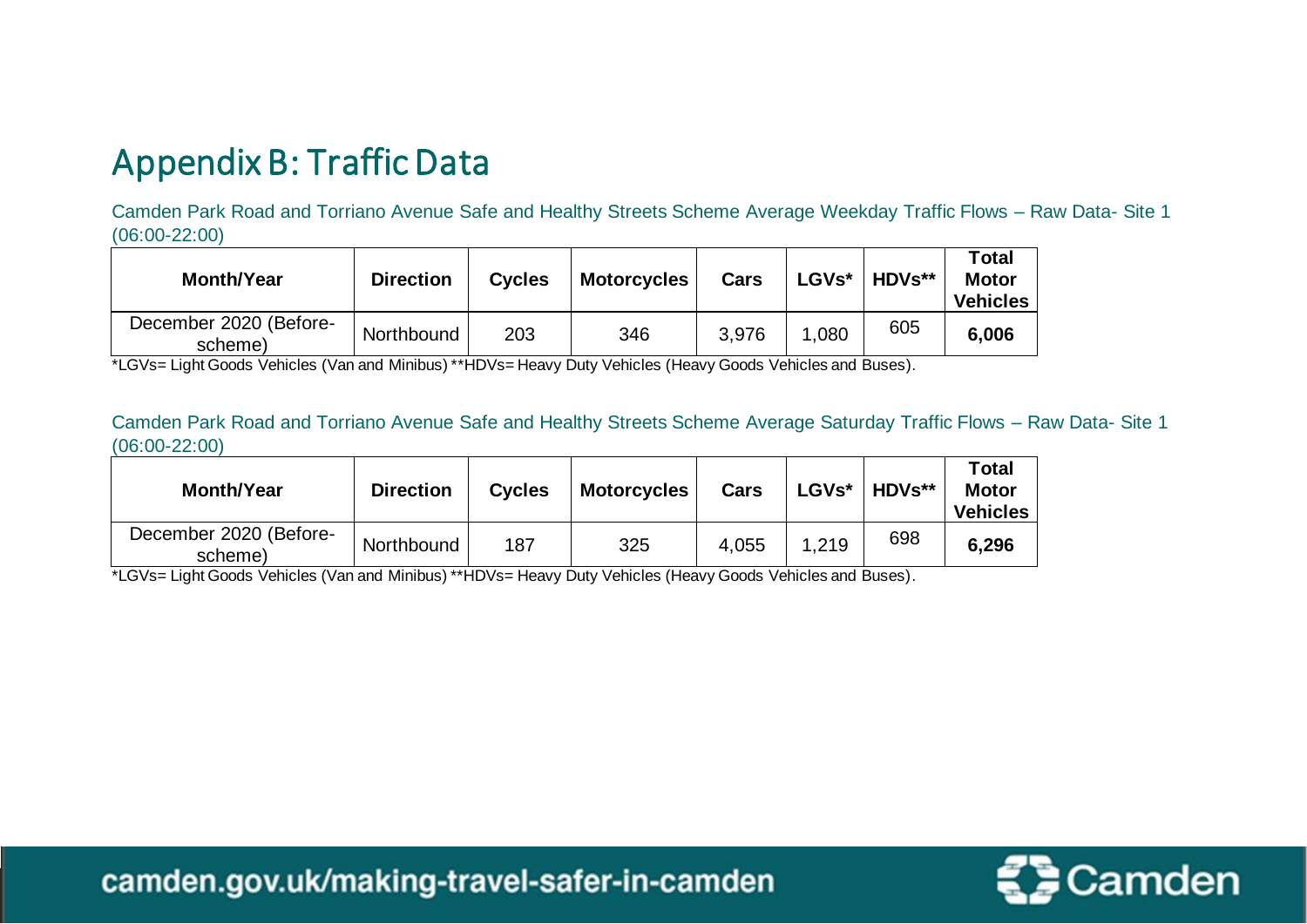Camden Park Road and Torriano Avenue Safe and Healthy Streets Scheme Average Weekday Traffic Flows – Raw Data- Site 2 (06:00-22:00)

| <b>Month/Year</b>                 | <b>Direction</b> | <b>Cycles</b> | Motorcycles | Cars                     | LGVs*  | <b>HDVs**</b>  | <b>Total</b><br><b>Motor</b><br><b>Vehicles</b> |
|-----------------------------------|------------------|---------------|-------------|--------------------------|--------|----------------|-------------------------------------------------|
| December 2019 (Before-<br>scheme) | Northbound       |               |             | 4,992                    | 1.784  | 423            | 7,199                                           |
| July 2021 (After-scheme)          | Northbound       | 730           | 564         | 4,967                    | 646. ا | 387            | 7,000                                           |
| October 2021 (After-scheme)       | Northbound       | 516           |             | $\overline{\phantom{0}}$ |        | $\blacksquare$ |                                                 |

\*LGVs= Light Goods Vehicles (Van and Minibus) \*\*HDVs= Heavy Duty Vehicles (Heavy Goods Vehicles and Buses). *N.B. Motorcycle data was unavailable for December 2019. Consequently, July 2021 motor vehicle total excludes motorcycles.* 

Camden Park Road and Torriano Avenue Safe and Healthy Streets Scheme Average Saturday Traffic Flows – Raw Data- Site 2 (06:00-22:00)

| <b>Month/Year</b>                 | <b>Direction</b> | <b>Cycles</b> | <b>Motorcycles</b> | Cars  | <b>LGVs*</b>             | HDVs**                   | <b>Total</b><br><b>Motor</b><br><b>Vehicles</b> |
|-----------------------------------|------------------|---------------|--------------------|-------|--------------------------|--------------------------|-------------------------------------------------|
| December 2019 (Before-<br>scheme) | Northbound       | -             |                    | 5,358 | 799                      | 269                      | 6,426                                           |
| July 2021 (After-scheme)          | Northbound       | 547           | 530                | 5,145 | 726                      | 270                      | 6,141                                           |
| October 2021 (After-scheme)       | Northbound       | 580           |                    |       | $\overline{\phantom{0}}$ | $\overline{\phantom{0}}$ |                                                 |

\*LGVs= Light Goods Vehicles (Van and Minibus) \*\*HDVs= Heavy Duty Vehicles (Heavy Goods Vehicles and Buses).

*N.B. Motorcycle data was unavailable for December 2019. Consequently, July 2021 motor vehicle total excludes motorcycles.* 

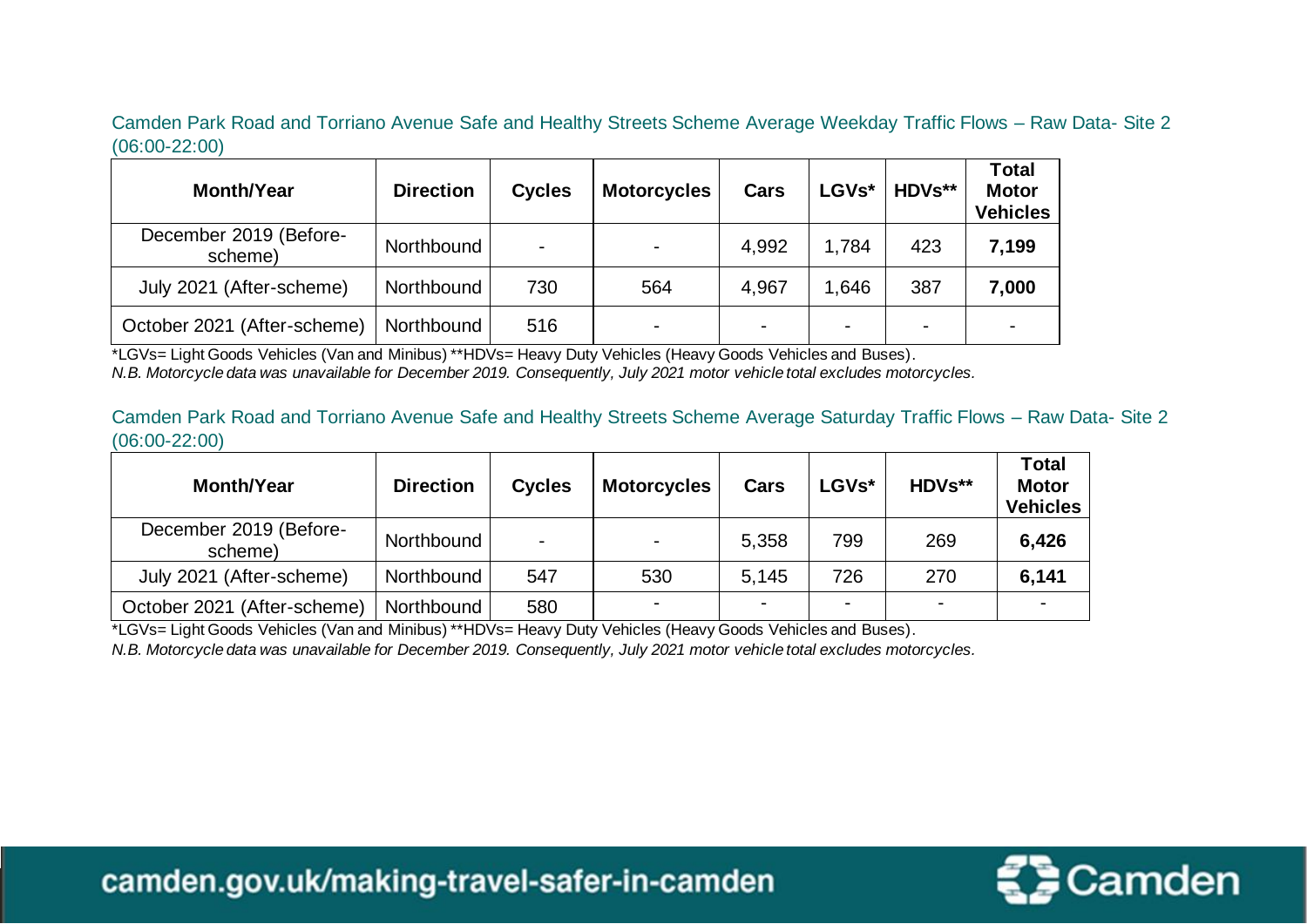Camden Park Road and Torriano Avenue Safe and Healthy Streets Scheme Average Weekday Traffic Flows – Raw Data- Site 3 (06:00-22:00)

| <b>Month/Year</b>           | <b>Direction</b> | <b>Cycles</b> | <b>Motorcycles</b> | Cars  | LGVs*          | HDVs**         | <b>Total</b><br><b>Motor</b><br><b>Vehicles</b> |
|-----------------------------|------------------|---------------|--------------------|-------|----------------|----------------|-------------------------------------------------|
| March 2019 (Before-scheme)  | Northbound       | 312           | 392                | 4,999 | 1,608          | 814            | 7,421                                           |
| July 2021 (After-scheme)    | Northbound       | 693           |                    | 4,434 | 1,424          | 446            | 6,304                                           |
| October 2021 (After-scheme) | Northbound       | 618           |                    |       | $\blacksquare$ | $\blacksquare$ | -                                               |

\*LGVs= Light Goods Vehicles (Van and Minibus) \*\*HDVs= Heavy Duty Vehicles (Heavy Goods Vehicles and Buses).

*N.B. Motorcycle data was unavailable for July 2021 on Camden Park Road. Consequently, March 2019 motor vehicle total excludes motorcycles.* 

Camden Park Road and Torriano Avenue Safe and Healthy Streets Scheme Average Saturday Traffic Flows – Raw Data- Site 3 (06:00-22:00)

| <b>Month/Year</b>           | <b>Direction</b> | <b>Cycles</b> | <b>Motorcycles</b>       | Cars                     | LGVs*  | <b>HDVs**</b>  | <b>Total</b><br><b>Motor</b><br><b>Vehicles</b> |
|-----------------------------|------------------|---------------|--------------------------|--------------------------|--------|----------------|-------------------------------------------------|
| March 2019 (Before-scheme)  | Northbound       | 129           | 313                      | 5,106                    | 1,015  | 486            | 6,607                                           |
| July 2021 (After-scheme)    | Northbound       | 539           | $\overline{\phantom{0}}$ | 4,912                    | 665    | 266            | 5,844                                           |
| October 2021 (After-scheme) | Northbound       | 370           | $\sim$                   | $\overline{\phantom{0}}$ | $\sim$ | $\blacksquare$ | -                                               |

\*LGVs= Light Goods Vehicles (Van and Minibus) \*\*HDVs= Heavy Duty Vehicles (Heavy Goods Vehicles and Buses). *N.B. Motorcycle data was unavailable for July 2021 on Camden Park Road. Consequently, March 2019 motor vehicle total excludes motorcycles.* 



camden.gov.uk/making-travel-safer-in-camden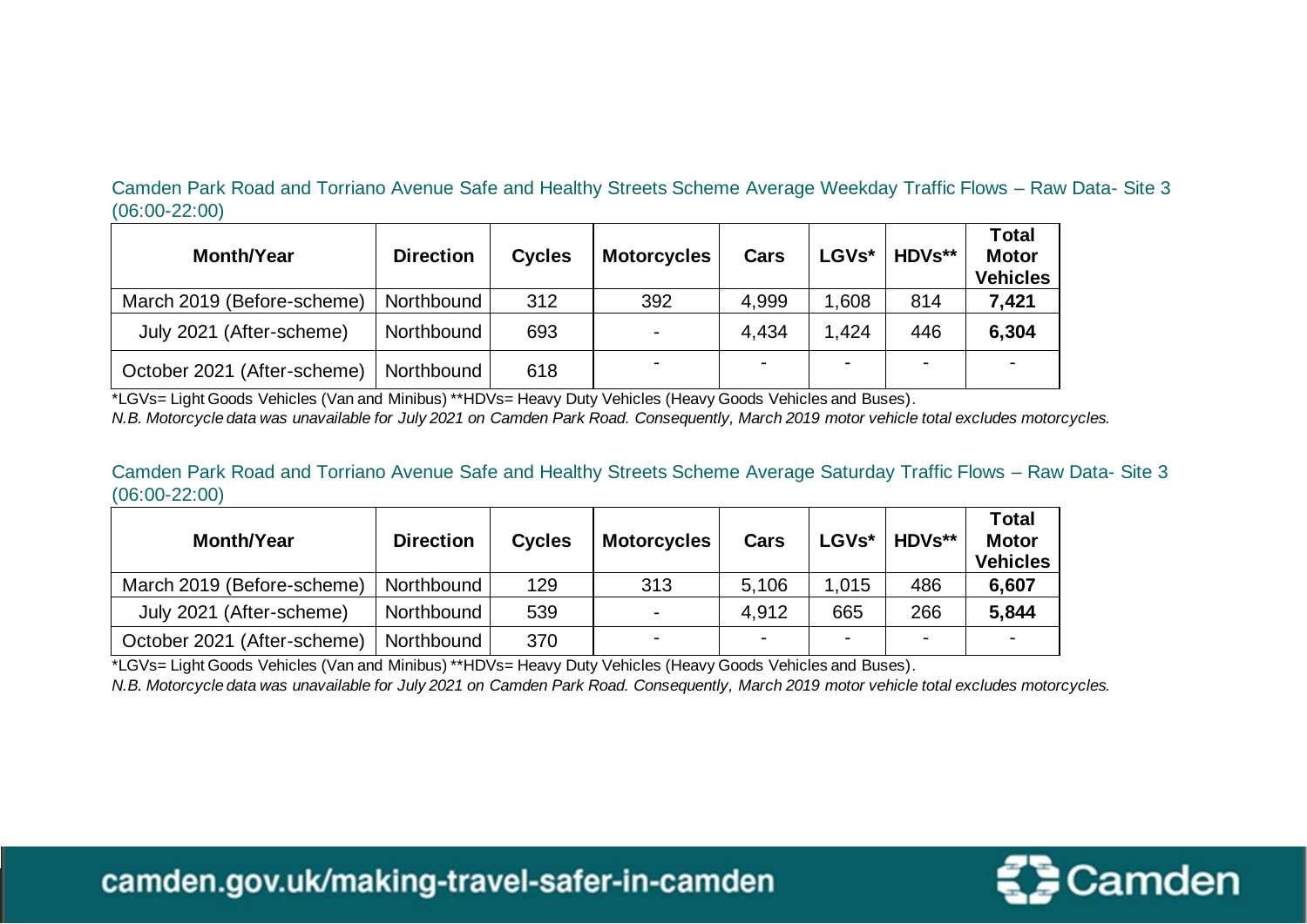

## Appendix C: Lime Bike Data

| Lime Bike start or end trips on Camden Park Road and Torriano Avenue |  |  |  |  |  |  |
|----------------------------------------------------------------------|--|--|--|--|--|--|
|                                                                      |  |  |  |  |  |  |

| Month/Year    | Camden Park Road | <b>Torriano Avenue</b> |
|---------------|------------------|------------------------|
|               | <b>Trips</b>     | <b>Trips</b>           |
| Jan-19        | 3                | 5                      |
| Feb-19        | 26               | 15                     |
| Mar-19        | 33               | 34                     |
| Apr-19        | 106              | 88                     |
| May-19        | 297              | 256                    |
| Jun-19        | 366              | 331                    |
| <b>Jul-19</b> | 241              | 214                    |
| Aug-19        | 566              | 504                    |
| Sep-19        | 471              | 431                    |
| <b>Oct-19</b> | 196              | 188                    |
| <b>Nov-19</b> | 99               | 80                     |
| Dec-19        | 122              | 101                    |
| <b>Jan-20</b> | 130              | 120                    |
| Feb-20        | 110              | 87                     |
| Mar-20        | 120              | 114                    |
| Apr-20        | N/A              | N/A                    |
| May-20        | 259              | 224                    |
| <b>Jun-20</b> | 1,139            | 954                    |
| <b>Jul-20</b> | 657              | 557                    |
| Aug-20        | 1,619            | 1,374                  |
| Sep-20        | 2,382            | 1,934                  |
| Oct-20        | 2,176            | 1,809                  |
| <b>Nov-20</b> | 2,305            | 1,959                  |
| Dec-20        | 1,780            | 1,540                  |
| $Jan-21$      | 1,763            | 1,434                  |
| Feb-21        | 1,482            | 1,183                  |
| Mar-21        | 2,459            | 1,939                  |
| Apr-21        | 2,368            | 1,946                  |
| $May-21$      | 2,599            | 2,293                  |
| $Jun-21$      | 3,319            | 2,608                  |
| $Jul-21$      | 3,986            | 3,378                  |
| Aug-21        | 3,242            | 2,964                  |



camden.gov.uk/making-travel-safer-in-camden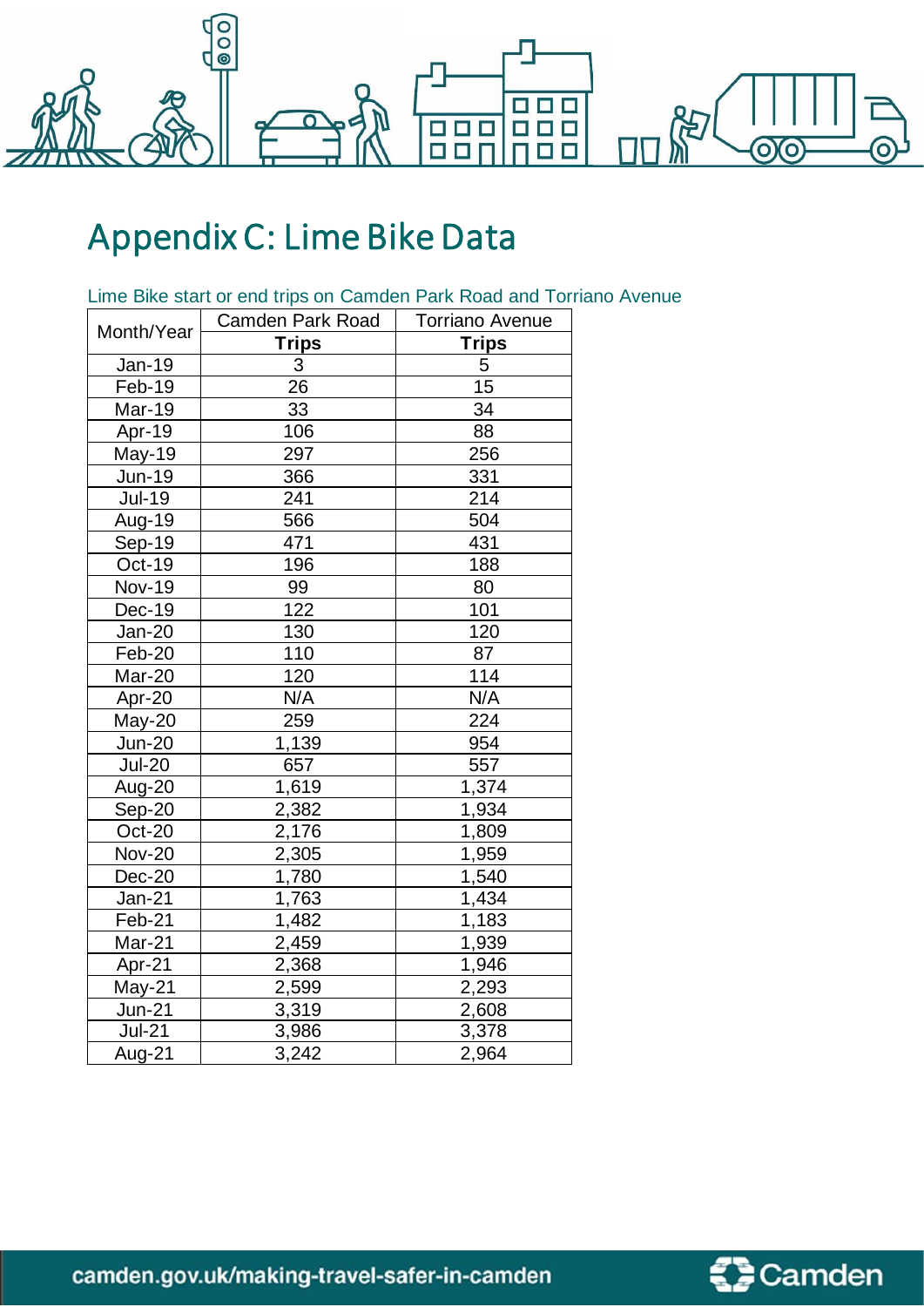

# Appendix D: iBus Data

#### Raw iBus Data along Camden Park Road and Torriano Avenue: Routes 390 and 393

| <b>Time</b><br>Route |     | Route<br>Length             | 1 November - 30<br>November 2020 |                | 1 July - 31 July<br>2021 |                | 1 November - 30<br>November 2021 |                |
|----------------------|-----|-----------------------------|----------------------------------|----------------|--------------------------|----------------|----------------------------------|----------------|
|                      |     | <b>Distance</b><br>(metres) | Time (s)                         | Speed<br>(mph) | Time (s)                 | Speed<br>(mph) | Time (s)                         | Speed<br>(mph) |
| Weekday              |     |                             | 237.23                           | 9.50           | 233.55                   | 9.65           | 250.34                           | 9.01           |
| Saturday             | 390 | 1008                        | 220.81                           | 10.21          | 221.03                   | 10.20          | 247.17                           | 9.12           |
| Sunday               |     |                             | 211.54                           | 10.66          | 210.41                   | 10.72          | 228.26                           | 9.88           |

| Time     |       | Route<br>Length             | 1 November - 30<br>November 2020 |                | 1 July - 31 July<br>2021 |                | 1 November - 30<br>November 2021 |                |
|----------|-------|-----------------------------|----------------------------------|----------------|--------------------------|----------------|----------------------------------|----------------|
|          | Route | <b>Distance</b><br>(metres) | Time (s)                         | Speed<br>(mph) | Time (s)                 | Speed<br>(mph) | Time (s)                         | Speed<br>(mph) |
| Weekday  |       |                             | 228.96                           | 9.47           | 221.21                   | 9.80           | 241.77                           | 8.97           |
| Saturday | 393   | 969                         | 199.54                           | 10.86          | 201.63                   | 10.75          | 225.13                           | 9.63           |
| Sunday   |       |                             | 200.06                           | 10.83          | 192.50                   | 11.26          | 211.93                           | 10.23          |



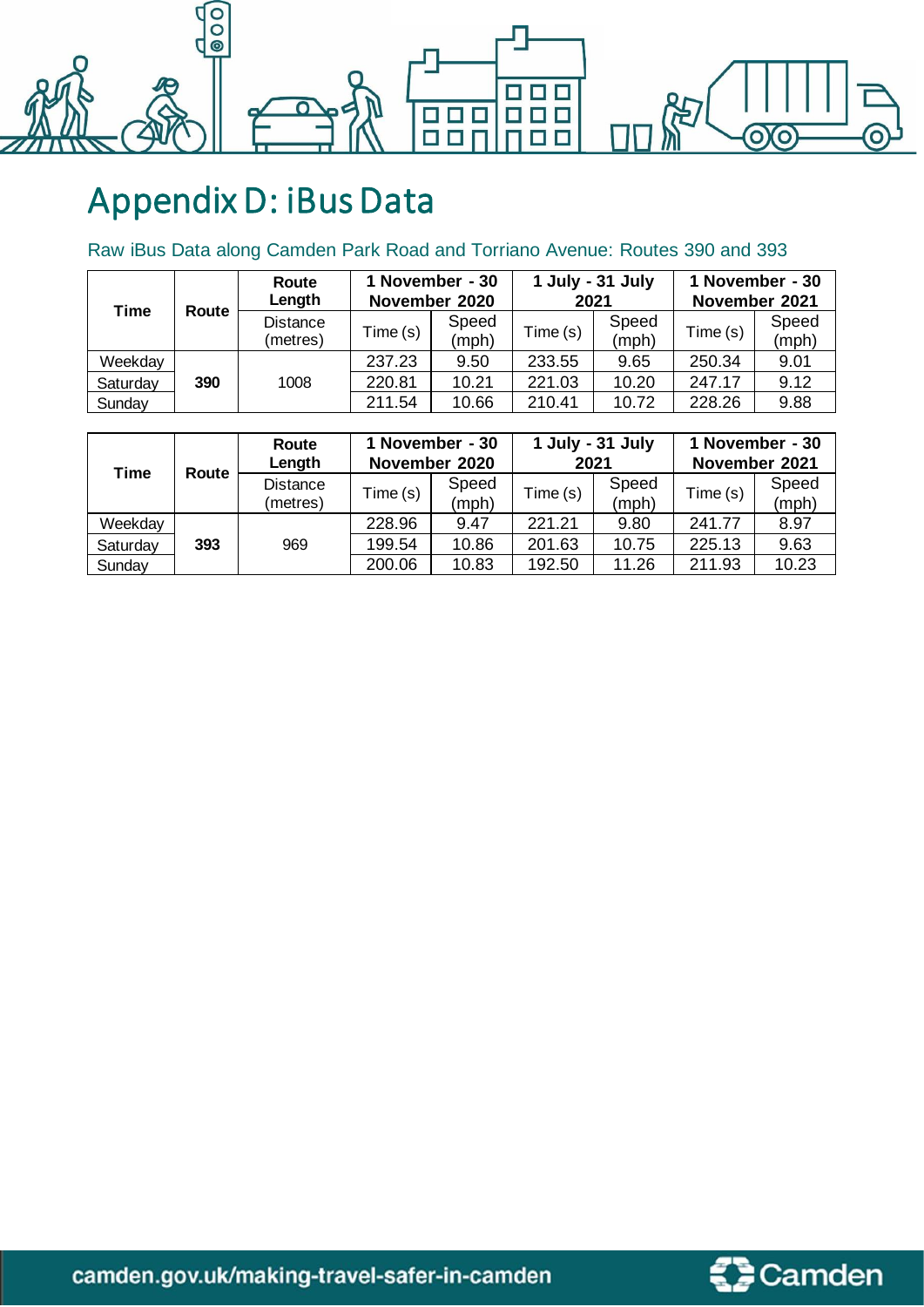

### Appendix E: TfL STATS19 Data

Collision Data for Camden Park Road and Torriano Avenue Scheme

| Month / Year  | Total No. of collisions | Slight       | Serious      | Fatal |
|---------------|-------------------------|--------------|--------------|-------|
| <b>Jan-18</b> | 0                       |              |              |       |
| Feb-18        | $\mathbf 0$             |              |              |       |
| Mar-18        | 0                       |              |              |       |
| Apr-18        | $\mathbf 0$             |              |              |       |
| May-18        | 0                       |              |              |       |
| <b>Jun-18</b> | $\overline{2}$          | 1            | $\mathbf{1}$ |       |
| Jul-18        | 0                       |              |              |       |
| Aug-18        | 1                       | $\mathbf{1}$ |              |       |
| Sep-18        | 1                       | $\mathbf 1$  |              |       |
| Oct-18        | 0                       |              |              |       |
| <b>Nov-18</b> | 1                       | 1            |              |       |
| Dec-18        | 1                       | 1            |              |       |
| Jan-19        | 1                       | $\mathbf 1$  |              |       |
| Feb-19        | $\overline{0}$          |              |              |       |
| <b>Mar-19</b> | 1                       |              | $\mathbf 1$  |       |
| Apr-19        | 0                       |              |              |       |
| May-19        | 0                       |              |              |       |
| <b>Jun-19</b> | 1                       |              | $\mathbf{1}$ |       |
| <b>Jul-19</b> | 1                       | $\mathbf{1}$ |              |       |
| Aug-19        | 0                       |              |              |       |
| Sep-19        | 0                       |              |              |       |
| Oct-19        | 0                       |              |              |       |
| <b>Nov-19</b> | 1                       | $\mathbf{1}$ |              |       |
| Dec-19        | 0                       |              |              |       |
| $Jan-20$      | 0                       |              |              |       |
| Feb-20        | 0                       |              |              |       |
| Mar-20        | 1                       | $\mathbf 1$  |              |       |
| Apr-20        | 0                       |              |              |       |
| May-20        | 0                       |              |              |       |
| $Jun-20$      | $\boldsymbol{0}$        |              |              |       |
| <b>Jul-20</b> | $\boldsymbol{0}$        |              |              |       |
| <b>Aug-20</b> | $\boldsymbol{0}$        |              |              |       |
| Sep-20        | $\mathbf 0$             |              |              |       |
| $Oct-20$      | 1                       | $\mathbf 1$  |              |       |
| <b>Nov-20</b> | $\mathbf 0$             |              |              |       |
| Dec-20        | $\boldsymbol{0}$        |              |              |       |
| Jan-21        | $\mathbf 0$             |              |              |       |
| Feb-21        | $\mathsf 0$             |              |              |       |
| Mar-21        | $\mathbf 0$             |              |              |       |



camden.gov.uk/making-travel-safer-in-camden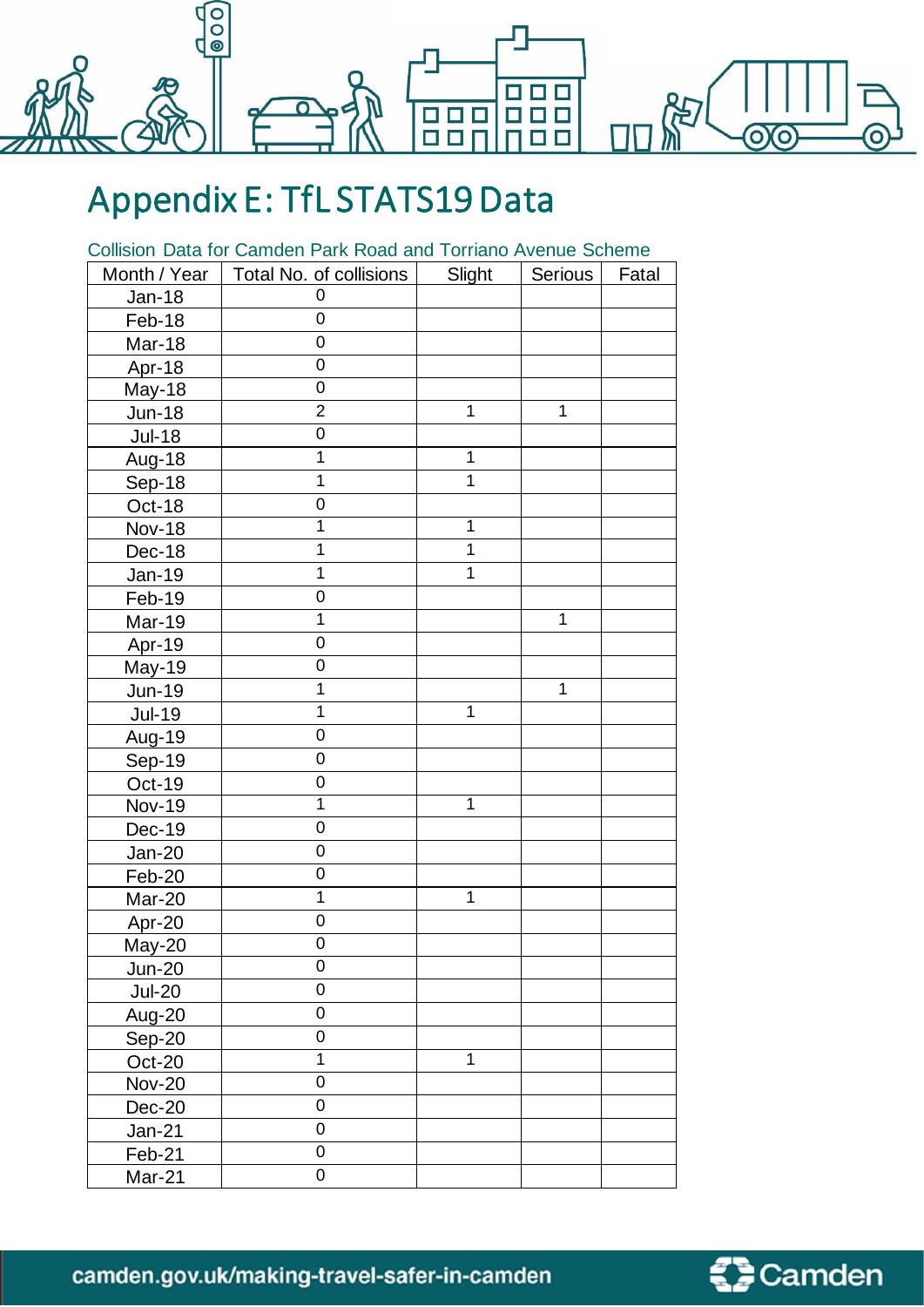| $\bullet$<br>O<br>$\bullet$ | $\Omega$<br>52 | П              |   |                  | 冶<br>O |
|-----------------------------|----------------|----------------|---|------------------|--------|
| Apr-21                      | 1              | 4              |   |                  |        |
| May-21                      | 0              |                |   |                  |        |
| $Jun-21$                    | $\pmb{0}$      |                |   |                  |        |
| $Jul-21$                    | $\overline{2}$ | $\overline{2}$ |   |                  |        |
| Aug-21                      | $\mathbf 0$    |                |   |                  |        |
| Sep-21                      | 1              |                |   |                  |        |
| <b>Total</b>                | 17             | 14             | 3 | $\boldsymbol{0}$ |        |